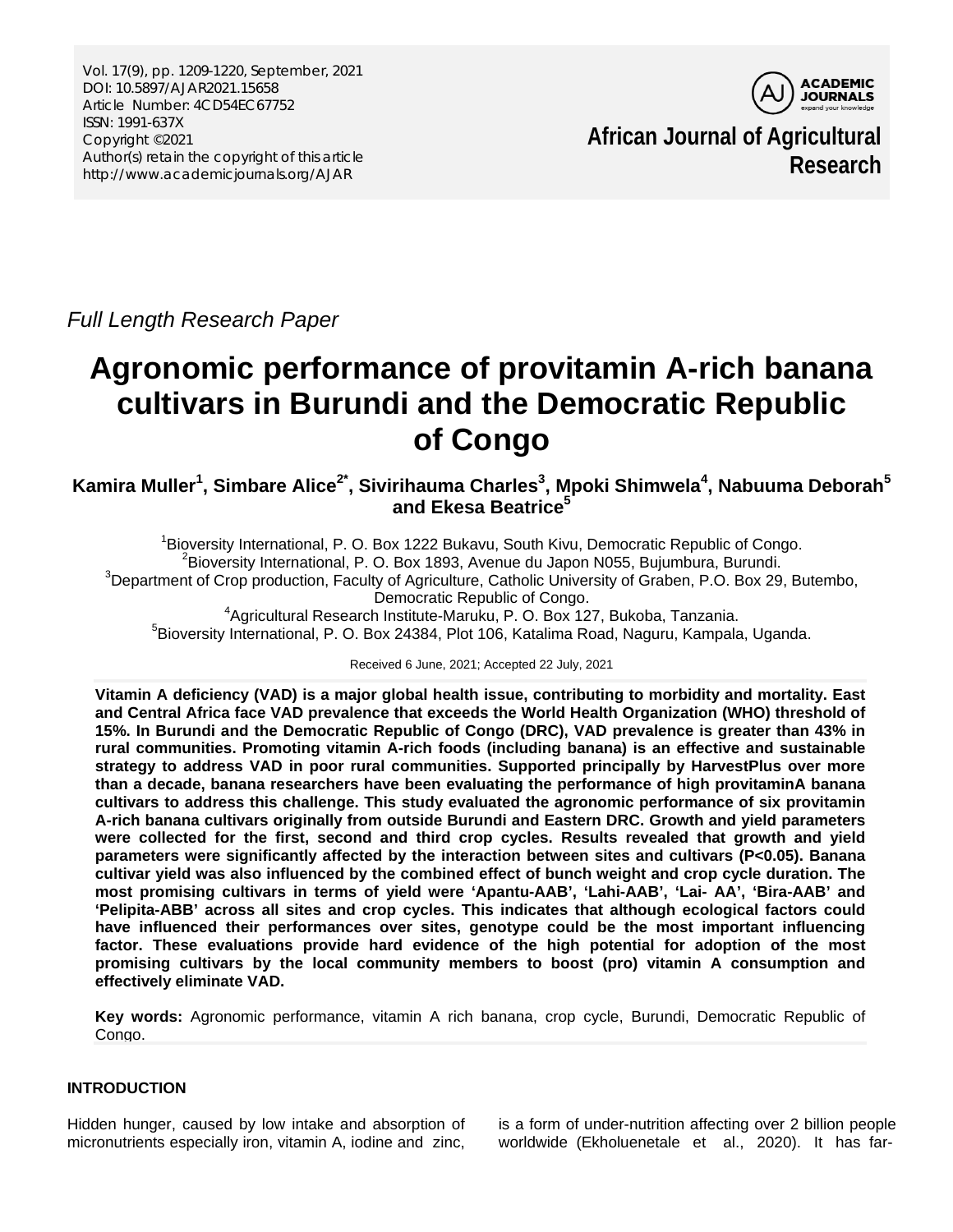reaching effects such as poor health, mental and physical impairment, low human productivity and even death (Kennedy et al., 2003). Lack of diet diversification, diseases, and increased micronutrient needs during infancy, pregnancy, and lactation are some of the factors that contribute to hidden hunger in many developing countries (Frison et al., 2011; Thompson and Cohen, 2012). Among these, is vitamin A deficiency (VAD) which significantly affects children under five and women of reproductive age with a prevalence for children of 48% in sub-Saharan Africa, 43% in Burundi and 42% in the Democratic Republic of Congo (DRC) (Stevens et al., 2015).

To address this, supplementation, fortification, biofortification, dietary diversification and public health and disease-control measures have been implemented (Greiner, 2013; Kennedy et al., 2003; Ruel and Levin, 2001; Thompson and Amoroso, 2014). Food-based approaches that promote production and consumption of vitamin A-rich foods were noted to be sustainable particularly among rural poor communities (Greiner, 2013; Thompson and Amoroso, 2014). The common foods that have been promoted as good sources of vitamin A (pro-vitamin A carotenoids (pVACs)) have been dark green leafy vegetables, red palm oil, yellow and orange fruits, and orange-fleshed sweet potatoes (Greiner, 2013; Uusiku et al., 2010). There is currently an increasing interest in using potential staple foods like bananas, maize, cassava, rice, and potatoes that have higher than average levels of pVACs; (Greiner, 2013; Tang et al., 2009). Among the staple foods, bananas are exceptional because the carotenoids in bananas have higher bio-accessibility compared to roots, tubers and some vegetables (Ekesa et al., 2012; Failla et al., 2009).

Over 17 million tonnes of bananas are annually produced in East and Central Africa, mostly being East African Highland cooking bananas consumed as a staple (Mbwika, 2009; Ordonez et al., 2015; Tripathi et al., 2009). Regionally, bananas are a major source of livelihood for over 20 million people and play a significant role in households' and pre-school children's diets (Ekesa et al., 2013; Karamura and Gold, 2000). In addition, there are banana cultivars around the world that contain high pVACs levels (up to 61.10 μg) (Davey et al., 2009; Ekesa et al., 2013 ; Englberger et al., 2003; Fungo and Pillay, 2011). Some banana cultivars have been estimated to meet over 50% of the Vitamin A requirements of women when 3-5 fingers are consumed daily (Ekesa et al., 2015; Englberger et al., 2006). These banana cultivars with higher pVACs levels could help address and prevent VAD in East and Central Africa. However, acceptance and adoption of introduced banana cultivars do not rely solely on nutritional importance and familiarity with the

crop, but is also greatly influenced by the production characteristics like yield, bunch weight, finger size, disease and pest resistance and sensory attributes (Akankwasa et al., 2013; Barekye et al., 2013; Kikulwe et al., 2011). This study therefore evaluated the agronomic performance of selected pVAC-rich banana cultivars originally from outside the Eastern Africa region to establish their potential for inclusion in the farming systems of Burundi and Eastern DRC.

#### **MATERIALS AND METHODS**

Six sites, one in Burundi, and five in DRC, were purposively selected for the study based on different agroecological zoning with contrasting altitudes, rainfall and soil characteristics. These sites were Cibitoke (Burundi), Butembo, Maboya and Mavivi (North Kivu-DRC), Mulungu and Mushweshwe (South Kivu-DRC) (Table 1).

Six pVAC-rich banana cultivars namely 'Apantu'-AAB African plantain originally from Ghana, 'Bira'-AAB Pacific plantain from Papua New Guinea, 'Pelipita'-ABB plantain from the Philippines, 'Lahi'-AAB Pacific plantain from Hawaii, 'Lai'-AAA Dessert banana from Thailand and 'To'o'- AA Dessert banana from Papua New Guinea with Provitamin A carotenoids (pVAC) retinol activity equivalents >333μg/100gdw were selected for fast-tracking. The six cultivars were ordered from Bioversity International's International Transit Centre (ITC) in Leuven, Belgium and sent to Burundi's tissue culture (TC) laboratory, Phytolab for planting material multiplication. The hardening of TC plantlets was done in Phytolab for the Burundi site, at the Catholic University of Graben Butembo for the North Kivu sites, and at the National Institute of Agronomic Studies and Research (INERA) Mulungu for the South Kivu sites. At three months, fifteen plants of each cultivar (in three replicates of five plants) were planted at each experimental site for agronomic evaluation. Plants were spaced at 3x2 m, providing a density of 1,667 plants/ha. The size of the planting hole was 60 x 60 x 60 cm and 10 kg of rotted cow manure was applied toeach planting hole during planting. Weeding was carried out at three-monthly intervals, while de-suckering and de-leafing of dead leaves were conducted as needed. Three stems were kept per mat (mother plant, first sucker and second sucker) except for the third cropping cycle of 'Lahi' in Burundi which was missing due to its genetic degeneration. Mulching was carried out at the beginning of each dry season (once a year). Where necessary, forked wooden sticks were used to support mature plants bearing heavy bunches to prevent toppling.

Agronomic data were collected on banana growth at the flowering stage and yield at harvest over the three cropping cycles (C1: mother plant, C2: first sucker and C3: second sucker). Data collected on banana growth included the height of pseudostem (cm), girth of pseudostem at 1m from the base and the number of functional leaves. Banana height and girth are important traits that indicate the potential of resistance of the plant to strong wind (lodging-resistance), whereas functional leaves contribute to the photosynthesis process of the plant for optimal growth and productivity. Plant height was measured from soil level to the point where the leaf petioles of the youngest two leaves intersect, while the total number of functional leaves was determined by counting all the existing green leaves on a plant that had at least 50% green leaf lamina surface area. Data collected on banana yield at harvest were the weight of bunch (kg), number of hands in a bunch, number

\*Corresponding author. E-mail: A.Simbare@cgiar.org.

Author(s) agree that this article remain permanently open access under the terms of the Creative Commons Attribution [License 4.0 International License](http://creativecommons.org/licenses/by/4.0/deed.en_US)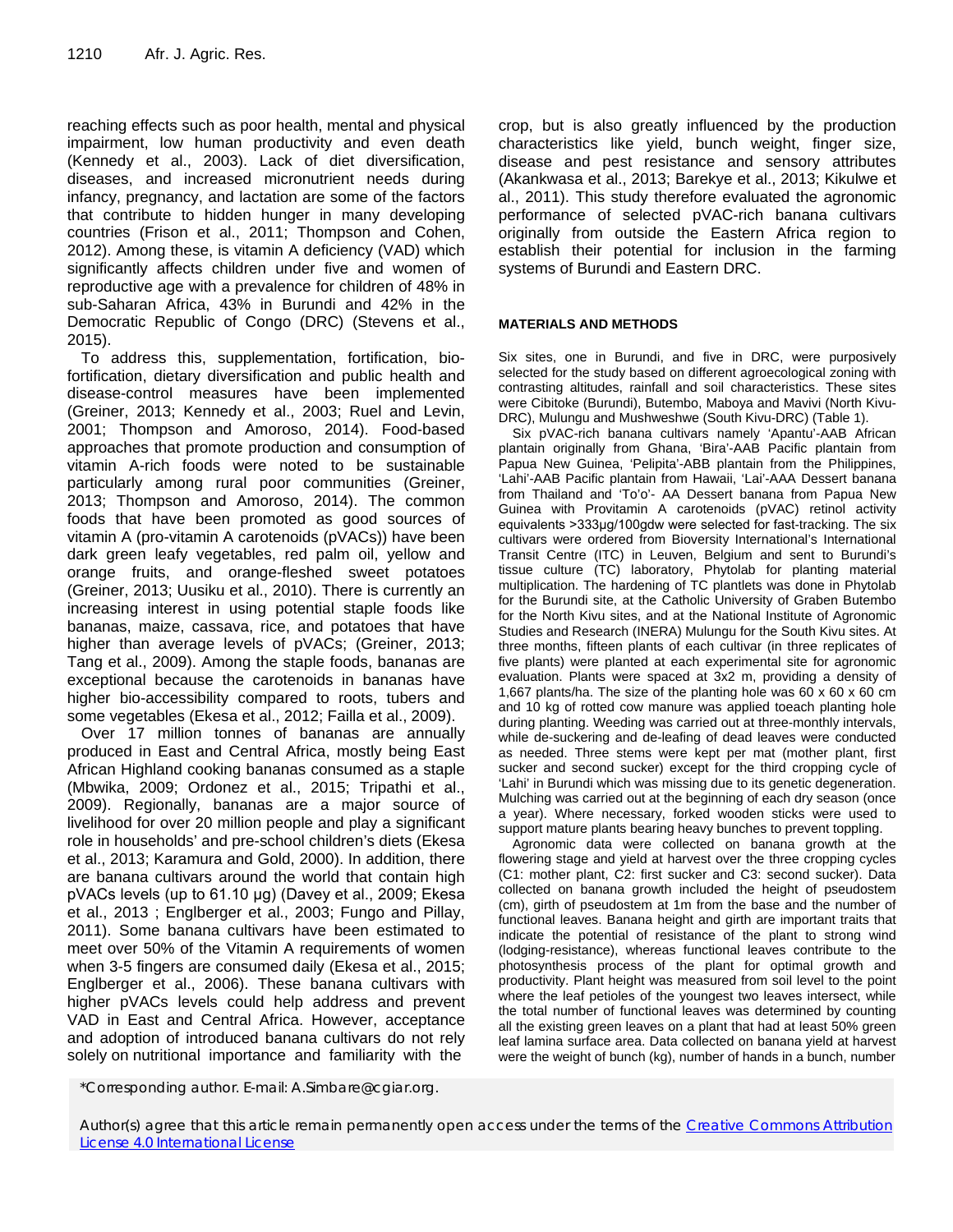| <b>Attribute</b>            |                      | <b>North Kivu</b><br><b>Burundi</b> |                |               | <b>South Kivu</b> |                |                   |
|-----------------------------|----------------------|-------------------------------------|----------------|---------------|-------------------|----------------|-------------------|
|                             |                      | <b>Cibitoke</b>                     | <b>Butembo</b> | <b>Maboya</b> | Mavivi            | <b>Mulungu</b> | <b>Mushweshwe</b> |
|                             | Latitude             | N 2.7714                            | N 0.11786      | N 0.25019     | N 0.56903         | S 2.3345       | S 2.31161         |
| Geographical<br>coordinates | Longitude            | E 29.1172                           | E 29.25869     | E 29.32986    | E 29.47894        | E 28.79197     | E 28.89186        |
|                             | Altitude(masl)*      | 925                                 | 1815           | 1412          | 1066              | 1707           | 1528              |
| Rains                       | Annual rainfall (mm) | 1245                                | 1058           | 1275          | 1389              | 1043           | 1043              |
|                             | Om (%)               | 6.2                                 | 4.8            | 6             | 3.6               | 7.2            | 4.8               |
|                             | рH                   | 7.07                                | 5.9            | 5             | 6.5               | 6.2            | 5.5               |
| Soil<br>characteristics     | N(%)                 | 0.33                                | 0.25           | 0.3           | 0.2               | 0.32           | 0.22              |
|                             | $P$ (mg/kg)          | 8.82                                | 28.1           | 6.1           | 4.4               | 118.9          | 12.4              |
|                             | Ca (cmolc/kg)        | 3.37                                | 2.72           | 0.81          | 3.98              | 6.16           | 1.4               |
|                             | Mg (cmolc/kg)        | 1.88                                | 0.75           | 0.18          | 0.51              | 1.08           | 0.42              |
|                             | $K$ (cmolc/kg)       | 0.91                                | 0.49           | 0.09          | 0.16              | 0.83           | 0.46              |
|                             | Soil texture         | Clay                                | Sandy clay     | Clay          | Sandy loam        | Heavy clay     |                   |

**Table 1.** Geographical Coordinates, annual rainfall and soil characteristics of the study sites.

\*masl: meters above sea level; Om: organic matter; pH: potential Hydrogen; N: Nitrogen; P: Phosphorus; Ca: Calcium; Mg: Magnesium; K: Potassium.

of fruits in lower row of second lowest hand, and total number of fruits in the bunch. Mature bunches were harvested when the fingers of the second lowest hand had attained a round shape (Ndayitegeye et al., 2017). Bunch weight was measured with a spring balance.

Statistical analysis was carried out using Statistics Analysis System (SAS Institute Inc., 2008) (Shim et al., 2014). The General Linear Model procedure was used to analyze the data and Tukey's student range test was used for multiple comparisons. The average annual yield was calculated using the formula: "Bunch weight/number of days to harvest x 365 x plant density ha<sup>-1</sup>"where 365 are the number of days in a year (Gaidashova et al., 2010). Averages for various growth and yield traits were computed across the three cropping cycles and compared between the three regions.

# **RESULTS**

# **Overall cultivars' growth performance at flowering across sites**

Within cultivars and across sites, the growth performance differed significantly (P<0.05) (Table 2). The tallest cultivar was 'Pelipita' with a height of 346 cm recorded in the Burundi site which had the lowest altitude; followed by 'Lai' in Burundi and in South Kivu, with the heights of 342 cm and 341 cm, respectively. The most robust plant girths at 1 m level were generally recorded in the midaltitude sites (1431 m.a.s.l) of North Kivu, with 71, 66, 65 and 64 cm, for Lai, 'Lahi', 'Pelipita' and 'Bira' respectively (Table 2). In addition, it was noticed that 'Lai' produced plants with bigger girth than other cultivars across sites with averages of between 60 and 71 cm across sites (Table 2).

The shortest plants were produced by 'Lahi' in Burundi (925 m.a.s.l), with height averaging 175 cm; whereas 'To'o' generally produced the shortest plants across sites, with 273, 242 and 237 cm in South Kivu, North Kivu and

Burundi sites respectively. Furthermore, 'To'o' recorded the least robust plant with a girth averaging 37 to 49 cm across sites (Table 2). The cultivar with the highest number of leaves at flowering stage was 'Lahi' in South Kivu, producing an average of 11 leaves, followed by 'Pelipita' in South Kivu and in Burundi. The lowest number of functional leaves was produced by 'To'o' and 'Apantu' in North Kivu (Table 2).

# **Cultivars' growth performance at flowering within cropping cycles**

Within crop cycles, the height of the evaluated cultivars differed significantly (P<0.05) (Table 3). In Burundi in cycle 1, the tallest cultivars were 'Bira' (291 cm), 'Lai' (289 cm) and 'Pelipita' (290 cm). 'Lai' was recorded as the tallest cultivar in each of the three crop cycles in Burundi. Pelipita was also identified as one of the tallest cultivars in the  $2^{nd}$  and  $3^{rd}$  cycles (364 - 386 cm), while the shortest cultivar was 'To'o' in all three cycles. In North Kivu, the tallest cultivars were 'Lai' in cycle 1, 'Bira' and 'Pelipita' in cycle 2 and cycle 3. In cycle 2, the height of 'Lai' was not significantly different from the heights of 'Bira' and 'Pelipita' while in cycle 3, 'Lahi' had almost the same height as 'Pelipita'. The shortest cultivar was 'To'o' in all cycles with the height ranging between 229 cm and 258 cm. In South Kivu, 'Lai' and 'To'o' were recorded to be the tallest and the shortest cultivars for all three crop cycles respectively. There was no significant difference between the height at flowering of 'Lai', 'Bira', 'Lahi', and 'Pelipita' in cycle 3; and between 'Apantu' and 'To'o' in cycle 2 in South Kivu (Table 3).

In Burundi, the cultivars with the largest girth (56-69 cm) were 'Lai' in all cycles and 'Pelipita' in cycle 1. In North Kivu, the cultivars with the largest girth (68-75 cm)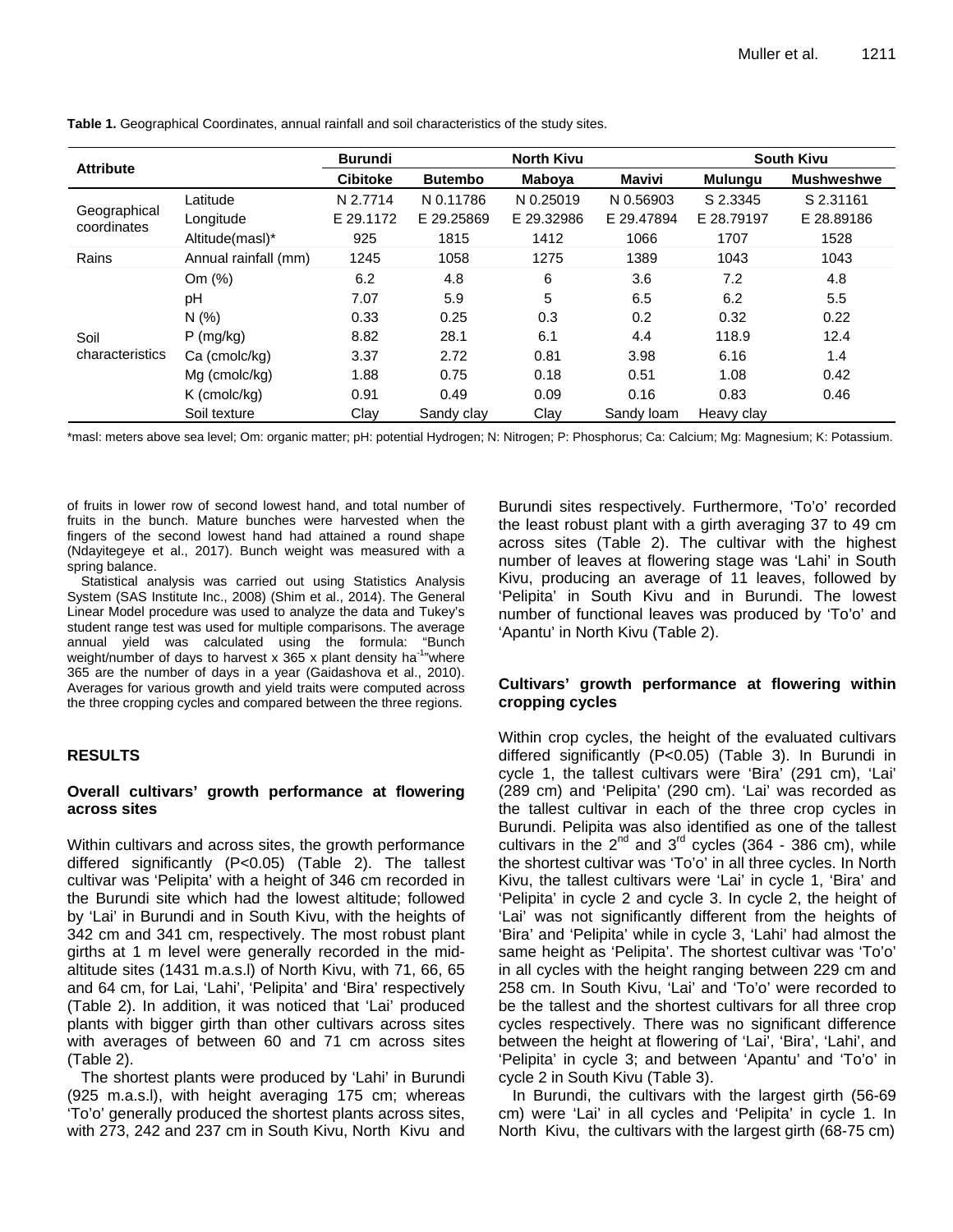|              | <b>Cultivars</b> | Plant performance traits at flowering |                        |                                      |  |  |  |  |
|--------------|------------------|---------------------------------------|------------------------|--------------------------------------|--|--|--|--|
| <b>Sites</b> |                  | Height (cm)                           | Girth at 1 m base (cm) | Functional leaves at bunch emergence |  |  |  |  |
|              | 'Apantu'         | 296 <sup>ed</sup>                     | 53 <sup>gih</sup>      | 9 <sup>feg</sup>                     |  |  |  |  |
|              | 'Bira'           | $315^{bdc}$                           | 55 <sup>gfh</sup>      | $10^{bdec}$                          |  |  |  |  |
|              | 'Lahi'           | $314^{bdc}$                           | 58 <sup>gfedh</sup>    | 11 <sup>a</sup>                      |  |  |  |  |
| South Kivu   | 'Lai'            | 341ba                                 | $60^{\text{fedc}}$     | 11 <sup>bac</sup>                    |  |  |  |  |
|              | 'Pelipita'       | $301^{dc}$                            | 55 <sup>gfh</sup>      | $11^{ac}$                            |  |  |  |  |
|              | 'To'o'           | 273 <sup>ef</sup>                     | $42^k$                 | gfde                                 |  |  |  |  |
|              | 'Apantu'         | 260 <sup>gt</sup>                     | $58^{\sf gfeh}$        | 8 <sup>hg</sup>                      |  |  |  |  |
|              | 'Bira'           | $302^{dc}$                            | $64^{bdc}$             | gfheg                                |  |  |  |  |
|              | 'Lahi'           | $301^{dc}$                            | $66^{ba}$              | gfeg                                 |  |  |  |  |
| North Kivu   | 'Lai'            | $318^{bdc}$                           | 71 <sup>a</sup>        | gfheg                                |  |  |  |  |
|              | 'Pelipita'       | 326bac                                | $65^{bac}$             | gfeg                                 |  |  |  |  |
|              | 'To'o'           | $242^9$                               | $49^{ji}$              | 8 <sup>h</sup>                       |  |  |  |  |
|              | 'Apantu'         | 257 <sup>gt</sup>                     | $45^{jk}$              | 9 <sup>fhg</sup>                     |  |  |  |  |
|              | 'Bira'           | 307 <sup>dc</sup>                     | 53 <sup>ih</sup>       | 11 <sup>ba</sup>                     |  |  |  |  |
|              | 'Lahi'           | $175^h$                               | $48^{ji}$              | g <sup>fhg</sup>                     |  |  |  |  |
| Burundi      | 'Lai'            | 342 <sup>ba</sup>                     | 62 <sup>bedc</sup>     | 10 <sup>fdec</sup>                   |  |  |  |  |
|              | 'Pelipita'       | $346^a$                               | 59 <sup>gfedc</sup>    | 11 <sup>ba</sup>                     |  |  |  |  |
|              | 'To'o'           | $237^9$                               | 371                    | $10^{b\textrm{dac}}$                 |  |  |  |  |

**Table 2.** Performance traits of pVAC-rich banana cultivars at flowering across sites.

Values are averages of 45 plants per cultivar per site. Means followed by the same letter within a column are not significantly different at P<0.05.

were 'Lai' in cycle 1 and cycle 2 and 'Lahi' in cycle 3. There were no significant differences between 'Apantu', 'Bira', 'Lahi', 'Lai' and 'Pelipita' in cycle 2; between 'Bira', 'Lai', 'Lahi' and 'Pelipita' in cycle 3. In South Kivu, the cultivars with the largest girth (60-68 cm) were 'Lai' in cycle 1 and cycle 3 and 'Pelipita' in cycle 2. 'To'o' had the thinnest girth in all three cycles in all sites. No significant variations were observed in terms of the number of functional leaves amongst cultivars within crop cycles (at P<0.05) (Table 3).

# **Overall cultivars' yield performance at harvesting across sites**

Yield performance of cultivars was assessed in terms of number of hands, number of fingers on the second hand, length of finger, total number of fingers on a bunch, bunch weight and production (tons.  $ha^{-1}$  per year) and showed significant differences (at P<0.05) (Table 4). Sites and cycles combined, the highest average number of hands (7) was recorded for 'Lahi'. Other cultivars had 6 hands ('Apantu', 'Bira' and 'Pelipita'), 5 hands ('Lai') and 4 hands ('To'o'). The average number of fingers on a hand ranged between 12 for 'Apantu', 'Bira' and 'Lai, and 11 for 'Lahi', 'Pelipita' and 'To'o'. 'Apantu' (22cm) had the longest fingers while the shortest (17-18 cm) were for

'Bira', 'Lai' and 'Lahi' (Table 4). Fingers of 'Pelipita' and 'To'o' had a medium length (19 cm). The highest average total number of fingers on a bunch was recorded for 'Lahi' (81) followed by 'Lai' (66), 'Bira' (63), 'Apantu' (60) and 'Pelipita' (50). The highest average bunch weight was recorded for 'Apantu' and 'Lahi' (16kg) followed by 'Lai' and 'Pelipita' (14 kg) and 'Bira' (12 kg) while 'To'o' produced the smallest bunches (4 kg). The production expressed in tons per hectare and per year was highest for 'Apantu' and 'Lahi' (12 t.ha<sup>-1</sup>) followed by 'Pelipita' (10 t.ha $^{-1}$ ), 'Lai' and 'Bira' (9 t. ha $^{-1}$ ). The lowest yield was recorded on 'To'o' (412 t.ha $^{-1}$ ) (Table 4).

### **Yield performance of cultivars within crop cycles and sites**

Across cultivars and sites, yield performance differed significantly with cropping cycles (P<0.05) (Table 5). Cultivars with the highest yield performance over crop cycles were 'Lahi', 'Apantu', 'Lai' and 'Bira'. 'Lahi' had the highest number of hands (6-9) on the bunch in all sites. The same cultivar 'Lahi' had the highest total number of fingers (111-113), bunch weight (17-20 kg) and yield (15- 23 t/ha/year) in South Kivu and Burundi sites only. 'Apantu' recorded the longest fingers averaging 22 cm in all sites whereas the highest number of fingers on the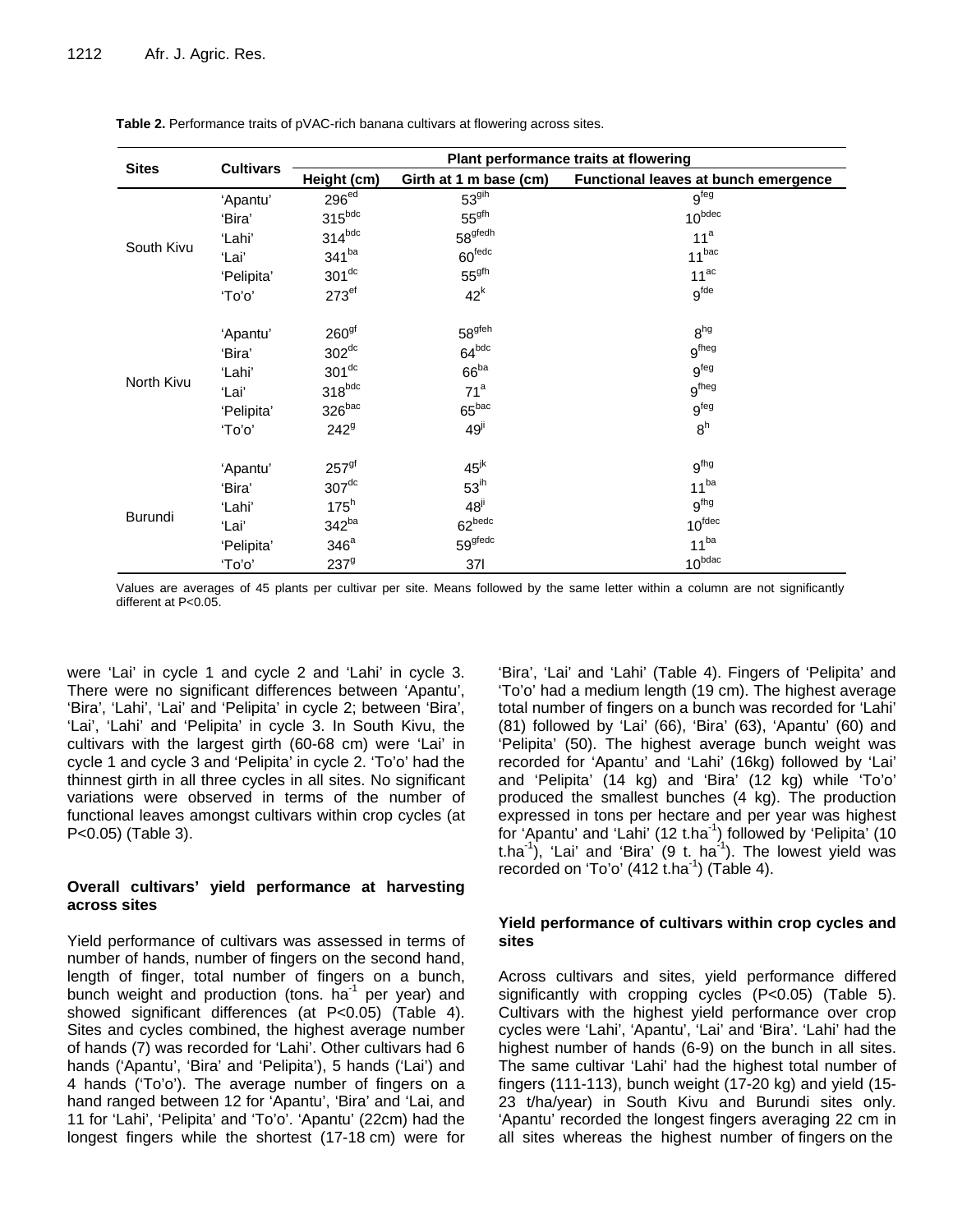|                |                  | <b>Burundi</b>    |                          |                                                   |                   | <b>North Kivu</b>            |                                                   | <b>South Kivu</b>     |                                           |                                                   |
|----------------|------------------|-------------------|--------------------------|---------------------------------------------------|-------------------|------------------------------|---------------------------------------------------|-----------------------|-------------------------------------------|---------------------------------------------------|
| <b>Cycles</b>  | <b>Cultivars</b> | Height<br>(cm)    | Girth at 1m<br>base (cm) | <b>Functional leaves</b><br>at bunch<br>emergence | Height<br>(cm)    | Girth at 1<br>m base<br>(cm) | <b>Functional</b><br>leaves at bunch<br>emergence | <b>Height</b><br>(cm) | Girth at 1<br>m base<br>(c <sub>m</sub> ) | <b>Functional</b><br>leaves at bunch<br>emergence |
|                | 'Apantu'         | $248^b$           | $44^{bc}$                | 8 <sup>a</sup>                                    | $260^\circ$       | $51^d$                       | 9 <sup>b</sup>                                    | $315^b$               | 56 <sup>b</sup>                           | 9 <sup>b</sup>                                    |
|                | 'Bira'           | $291^a$           | 50 <sup>ba</sup>         | 11 <sup>a</sup>                                   | $261^{\circ}$     | $58^{\circ}$                 | 10 <sup>ba</sup>                                  | 319 <sup>b</sup>      | 55 <sup>b</sup>                           | 10 <sup>a</sup>                                   |
|                | 'Lahi'           | $177^{\circ}$     | $54^{\circ}$             | $9^a$                                             | $282^{\text{cb}}$ | $64^b$                       | 10 <sup>a</sup>                                   | 315 <sup>b</sup>      | $56^{ba}$                                 | 11 <sup>a</sup>                                   |
| C <sub>1</sub> | 'Lai'            | $289^a$           | 56 <sup>a</sup>          | $9^a$                                             | 339 <sup>a</sup>  | $75^a$                       | 9 <sup>ba</sup>                                   | $357^a$               | 60 <sup>a</sup>                           | 11 <sup>a</sup>                                   |
|                | 'Pelipita'       | $290^a$           | $56^{\circ}$             | $9^a$                                             | 296 <sup>b</sup>  | 62 <sup>cb</sup>             | 10 <sup>a</sup>                                   | $300^\circ$           | 53 <sup>b</sup>                           | 11 <sup>a</sup>                                   |
|                | 'To'o'           | $227^b$           | $38^{\circ}$             | $8^a$                                             | $234^d$           | 40e                          | 9 <sup>ba</sup>                                   | $278^d$               | 41 <sup>c</sup>                           | $9^{\rm b}$                                       |
|                | 'Apantu'         | $262^{\circ}$     | $45^{\rm b}$             | $9^a$                                             | $269^\circ$       | 66 <sup>a</sup>              | $9^a$                                             | $293^{\circ}$         | 53 <sup>b</sup>                           | $9^{\circ}$                                       |
|                | 'Bira'           | 338 <sup>b</sup>  | 55 <sup>ba</sup>         | 10 <sup>a</sup>                                   | $324^a$           | 66 <sup>a</sup>              | $9^a$                                             | 318 <sup>b</sup>      | 54 <sup>b</sup>                           | $10^{bc}$                                         |
|                | 'Lahi'           | 170 <sup>d</sup>  | $25^{\circ}$             | $9^a$                                             | $284^{bc}$        | $62^a$                       | $9^a$                                             | 316 <sup>b</sup>      | 57 <sup>ba</sup>                          | 11 <sup>a</sup>                                   |
| C <sub>2</sub> | 'Lai'            | 386 <sup>a</sup>  | $65^{\circ}$             | 9 <sup>a</sup>                                    | 304 <sup>ba</sup> | 68 <sup>a</sup>              | $9^a$                                             | 338 <sup>a</sup>      | 56 <sup>ba</sup>                          | 11 <sup>ba</sup>                                  |
|                | 'Pelipita'       | $364^{ba}$        | 61 <sup>a</sup>          | $12^a$                                            | 336 <sup>a</sup>  | $65^{\circ}$                 | $9^a$                                             | 300 <sup>cb</sup>     | 58 <sup>a</sup>                           | 10 <sup>ba</sup>                                  |
|                | 'To'o'           | $250^{\circ}$     | $32^{\circ}$             | 10 <sup>a</sup>                                   | $258^{\circ}$     | $55^{\rm b}$                 | $8^{\rm b}$                                       | $293^{\circ}$         | $45^{\circ}$                              | $9^{\circ}$                                       |
|                | 'Apantu'         | 280 <sup>cb</sup> | $47^{\circ}$             | 11 <sup>a</sup>                                   | $251^{\circ}$     | $55^{\rm b}$                 | 7 <sup>b</sup>                                    | 266 <sup>b</sup>      | $50^{\circ}$                              | 9 <sup>d</sup>                                    |
|                | 'Bira'           | 303 <sup>b</sup>  | 57 <sup>b</sup>          | $12^a$                                            | 317 <sup>b</sup>  | 67 <sup>a</sup>              | $9^a$                                             | 300 <sup>a</sup>      | 60 <sup>b</sup>                           | 10 <sup>cb</sup>                                  |
|                | 'Lahi'           |                   | $\overline{\phantom{a}}$ | $\overline{\phantom{a}}$                          | 331 <sup>ba</sup> | 71 <sup>a</sup>              | $9^a$                                             | $305^a$               | 72 <sup>a</sup>                           | 13 <sup>a</sup>                                   |
| C <sub>3</sub> | 'Lai'            | $377^a$           | 69 <sup>a</sup>          | 10 <sup>a</sup>                                   | 303 <sup>b</sup>  | $66^{\circ}$                 | $8^{ba}$                                          | $315^a$               | 67 <sup>a</sup>                           | 9 <sup>cd</sup>                                   |
|                | 'Pelipita'       | $384^a$           | 60 <sup>b</sup>          | $12^a$                                            | 356 <sup>a</sup>  | 68 <sup>a</sup>              | $8^{\rm a}$                                       | 307 <sup>a</sup>      | $53^{\circ}$                              | 11 <sup>b</sup>                                   |
|                | 'To'o'           | $246^\circ$       | 38 <sup>d</sup>          | 11 <sup>a</sup>                                   | $229^\circ$       | $48^\circ$                   | 7 <sup>b</sup>                                    | $217^{\circ}$         | 39 <sup>d</sup>                           | 10 <sup>cb</sup>                                  |

**Table 3.** Performance traits of pVAC-rich banana cultivars at flowering stage across cropping cycles and sites.

Values are averages of 15 plants per cultivar per crop cycle. Means followed by the same letter within a column are not significantly different at P<0.05.

second hand (12), the highest bunch weight (15 kg) and the highest yield (11t/ha/ year) were only recorded in North Kivu site. 'Lai' produced the highest number of fingers on a hand (13-14) in Burundi and South Kivu whereas 'Bira' recorded the highest total number of fingers (60) in North Kivu.

Agronomic results across the three cropping cycles showed that the highest yield of 23.5 t/ha/year was for 'Lahi' and recorded in the lowest

altitude in Burundi (cycles 1 and 2). The yield of the same cultivar in the highest altitude was acceptable but 11.5 t/ha/year less compared with that recorded in the lowest altitude. The other cultivars with an acceptable yield of more than10 t/ha/year were 'Apantu' (14-19 kg) in all sites (cycle 1); 'Pelipita' in Burundi (all cycles) and in DRC (cycle 1); 'Bira' in Burundi (cycle 1), North Kivu (cycles 1 and 2) and Lai in all sites (cycle 1) (Table 5).

The highest average number of fingers on a bunch (55-58) in North Kivu was recorded from 'Bira' (cycles 1 and 3) and 'Lahi' (cycle 2) and was almost half of the number recorded from the other sites. The least number of fingers on a bunch (22- 28) were recorded from 'To'o' in the highest altitude sites of South Kivu (cycles 1 and 2) and mid-altitude sites of North Kivu (cycles 2 and 3). The cultivar with the heaviest bunch (15-20 kg) was 'Apantu' in DRC sites (all cycles) and in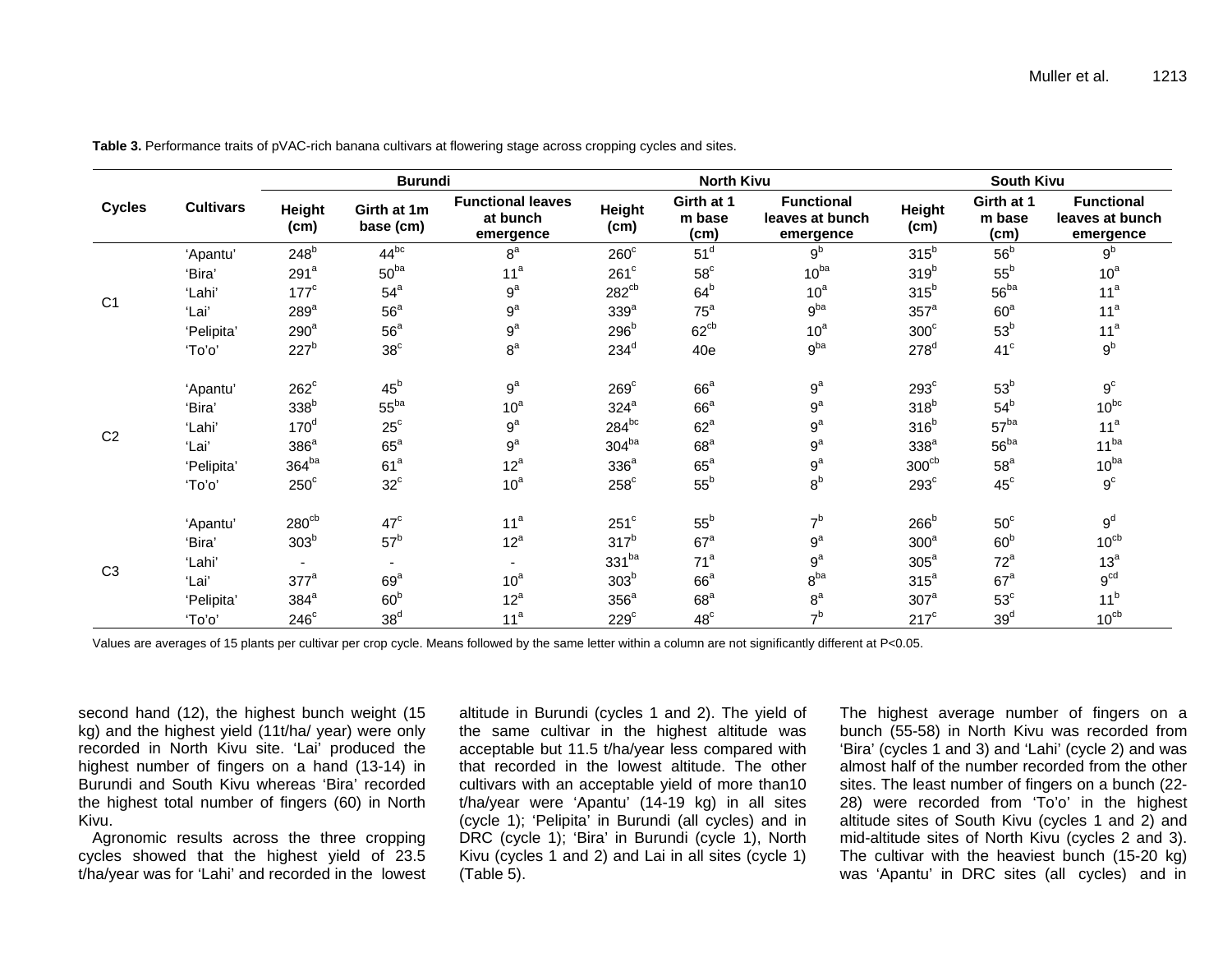| <b>Sites</b> | <b>Cultivars</b> | Number of<br>hands | Number of fingers on<br>hand | Length of<br><b>Finger</b> | <b>Total number of fingers</b><br>on a bunch | <b>Bunch weight</b><br>(Kg) | <b>Production</b><br>(Tons/ha/ year) |
|--------------|------------------|--------------------|------------------------------|----------------------------|----------------------------------------------|-----------------------------|--------------------------------------|
|              | 'Apantu'         | 8 <sup>b</sup>     | 11 <sup>get</sup>            | 22a                        | $75^{\rm b}$                                 | 18 <sup>b</sup>             | 13 <sup>cd</sup>                     |
|              | 'Bira'           | 6 <sup>dc</sup>    | 13 <sup>cbd</sup>            | 15 <sup>gf</sup>           | $64^{\circ}$                                 | $9^{i}$                     | 7 <sup>9</sup>                       |
| South        | 'Lahi'           | $9^a$              | $12^{\text{cebd}}$           | 15 <sup>egt</sup>          | 111 <sup>a</sup>                             | $20^a$                      | $15^{\rm b}$                         |
| Kivu         | 'Lai'            | 6 <sup>dc</sup>    | 13 <sup>b</sup>              | 15 <sup>egt</sup>          | $84^b$                                       | 17 <sup>cb</sup>            | 11 <sup>ed</sup>                     |
|              | 'Pelipita'       | $5^{\text{fe}}$    | $12^{\text{cebd}}$           | 17 <sup>d</sup>            | 46 <sup>fe</sup>                             | 14 <sup>feg</sup>           | 10 <sup>ef</sup>                     |
|              | 'To'o'           | 4 <sup>hg</sup>    | 13 <sup>b</sup>              | 17 <sup>d</sup>            | 31 <sup>9</sup>                              | 4j                          | 3 <sup>h</sup>                       |
|              | 'Apantu'         | $5^{\text{fe}}$    | 12 <sup>efd</sup>            | $22^a$                     | 47 <sup>fe</sup>                             | 15 <sup>ed</sup>            | 11 <sup>ed</sup>                     |
|              | 'Bira'           | 6 <sup>de</sup>    | 11 <sup>get</sup>            | 19 <sup>c</sup>            | 60 <sup>dc</sup>                             | $13^{hg}$                   | 10 <sup>ef</sup>                     |
| North        | 'Lahi'           | $6^{\rm e}$        | 11 <sup>9</sup>              | $20^{bc}$                  | 56 <sup>dce</sup>                            | 14theg                      | 9 <sup>ef</sup>                      |
| Kivu         | 'Lai'            | 5 <sup>fg</sup>    | 11 <sup>gf</sup>             | 21 <sup>ba</sup>           | 51 <sup>dfe</sup>                            | 13 <sup>fhg</sup>           | 8 <sup>gt</sup>                      |
|              | 'Pelipita'       | $5^{\rm fe}$       | 10 <sup>gh</sup>             | $22^a$                     | $46^{fe}$                                    | $13^{hg}$                   | 10 <sup>ef</sup>                     |
|              | OʻoTʻ            | 4 <sup>h</sup>     | 10 <sup>h</sup>              | $20^{bc}$                  | 30 <sup>9</sup>                              | 4j                          | 3 <sup>h</sup>                       |
|              | 'Apantu'         | $7^{\circ}$        | 13 <sup>cb</sup>             | $22^a$                     | 82 <sup>b</sup>                              | 15 <sup>fed</sup>           | $15^{\rm b}$                         |
|              | 'Bira'           | 7 <sup>c</sup>     | $12^{\text{cebd}}$           | 14 <sup>9</sup>            | $75^{\rm b}$                                 | $9^{i}$                     | 10 <sup>ef</sup>                     |
|              | 'Lahi'           | $9^a$              | 13 <sup>b</sup>              | 16 <sup>edf</sup>          | 113 <sup>a</sup>                             | 17 <sup>cbd</sup>           | $23^a$                               |
| Burundi      | 'Lai'            | $5^{\text{fe}}$    | 14 <sup>a</sup>              | 14 <sup>gf</sup>           | 76 <sup>b</sup>                              | $12^h$                      | 9 <sup>ef</sup>                      |
|              | 'Pelipita'       | 7 <sup>c</sup>     | $12^{\text{cefd}}$           | 17 <sup>ed</sup>           | 80 <sup>b</sup>                              | 15 <sup>ced</sup>           | 14 <sup>cb</sup>                     |
|              | 'To'o'           | 4 <sup>hg</sup>    | $12^{\text{cebd}}$           | 16 <sup>egdf</sup>         | 44 <sup>1</sup>                              | 4j                          | 4 <sup>h</sup>                       |

**Table 4.** Performance traits of pVAC-rich banana cultivars at harvest across sites.

Values are averages of 45 plants per cultivar per site. Means followed by the same letter within a row are not significantly different at P<0.05.

Burundi (cycles 1 and 3). Another cultivar producing the heaviest bunches was 'Lahi' recorded from Burundi (cycles 1 and 2), South Kivu (all cycles) and North Kivu sites (cycle 1). 'Pelipita' also produced the largest bunches at each crop cycle in Burundi, in North Kivu (cycle 2) and South Kivu (cycles 2 and 3) (Table 5).

Within sites, yields of cultivars differed significantly (P<0.05) (Table 5). In Burundi, 'Lahi' recorded the highest number of hands (9), the highest total number of fingers (112-119), the highest bunch weight (17-18 kg) and the highest yield (23-24 t/ha/year) in comparison to other cultivars. 'Apantu' produced the longest fingers (20-24 cm) in all three cycles and the highest bunch weight (15 kg) in cycle 3; 'Lai' was recorded with the highest number of fingers on a hand (14-15) in all the three cycles and highest total number of fingers recorded in cycle 3 (86). 'Bira' showed the highest number of hands (7) in cycle 3 whereas in the same cycle 'Pelipita' also recorded the highest number of hands (7), as well as the highest yield (11 t/ha/year).

In North Kivu, 'Bira' recorded the highest

number of hands (6-7) and the highest total number of fingers (53-72) in all cycles while it produced a higher yield in cycle 2 (11t/ha/year). 'Apantu' recorded the highest number of fingers on a hand (12), the highest bunch weight (14-16 kg) and the highest yield (9-14t/ha/year) in the three cycles. 'Lahi' had the equal-highest number of fingers on a hand (12) in cycle1. In South Kivu, 'Lahi' had the highest number of fingers on a hand (8-10), the highest total number of fingers (101- 129), the highest bunch weight (17-23 kg) and the highest yield (11-17 t/ha/year) in the three cycles.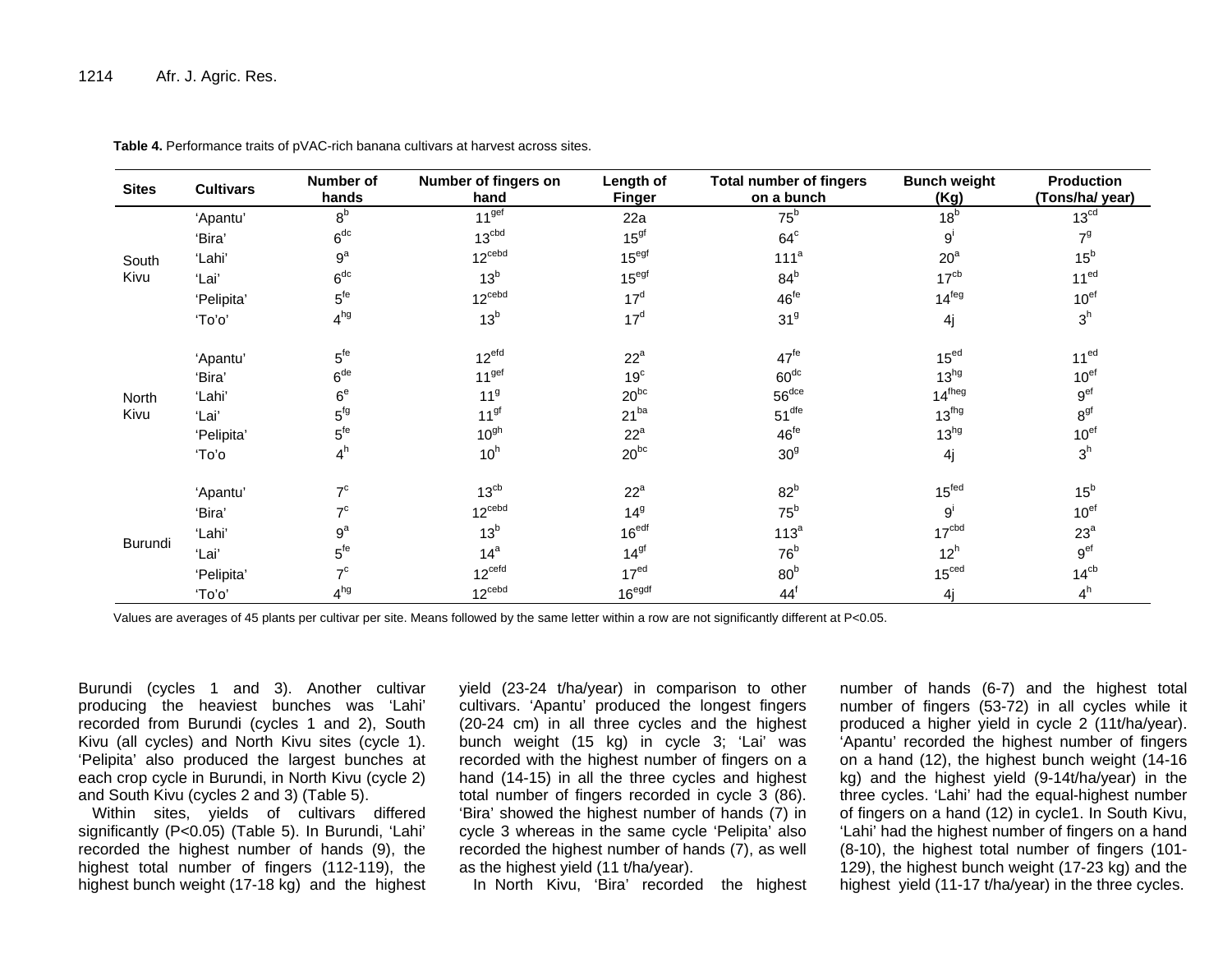**Burundi North Kivu South Kivu Number of Fingers on Number of Fingers on Number of Fingers on Number of Fingers on Number of Fingers on Number of Fingers on**   $\overline{\mathsf{o}}$  $\mathbf{s}$  $\overline{\bf{5}}$ δ  $\overline{\mathsf{o}}$  $\mathbf{s}$ Production (Tons.ha<sup>-1</sup><br>per year) **Production (Tons.ha-1** Production (Tons.ha<sup>-1</sup> **Production (Tons.ha-1** Production (Tons.ha<sup>-1</sup> **Production (Tons.ha-1** Bunch weight (Kg) Bunch weight (Kg) Bunch weight (Kg) **Bunch weight (Kg) Bunch weight (Kg) Bunch weight (Kg)** of Hands **bunch** Number of Hands Number of Hands **Number of Hands Number of Hands Number of Hands** of Fingers Number of Fingers of Fingers Number of Fingers **Number of Fingers**<br>bunch Length Finger Length Finger **Length Finger Length Finger** Length Finger **Length Finger per year) per year) bunch Hand Hand Hand Cycles Cultivars** Number Number Number Number 'Apantu' 7<sup>b</sup> 14<sup>ba</sup> 24<sup>a</sup> 84<sup>b</sup> 16<sup>a</sup> 19<sup>ba</sup> 6<sup>a</sup> 12<sup>a</sup> 23<sup>a</sup> 50<sup>a</sup> 14<sup>a</sup> 14<sup>a</sup> 8<sup>a</sup> 12<sup>b</sup> 22<sup>a</sup> 72<sup>b</sup> 16<sup>a</sup> 16<sup>a</sup> 'Bira' 7<sup>b</sup> 12<sup>b</sup> 14<sup>c</sup> 81<sup>b</sup> 9<sup>b</sup> 12<sup>c</sup> 6<sup>a</sup> 11<sup>ba</sup> 19<sup>c</sup> 55<sup>a</sup> 11<sup>b</sup> 12<sup>b</sup> 6<sup>b</sup> 13<sup>ba</sup> 15<sup>c</sup> 50<sup>c</sup> 7<sup>c</sup> 6<sup>c</sup> 'Lahi' 13<sup>ba</sup> 16<sup>cb</sup> 112<sup>a</sup> 23<sup>a</sup> 5<sup>a</sup> 12<sup>c</sup> 14<sup>a</sup> 13<sup>ba</sup> 8<sup>a</sup> 12<sup>b</sup> 14<sup>c</sup> 101<sup>a</sup> 17<sup>a</sup> 17<sup>a</sup> C1 'Lai' 5 $^{\rm c}$  15 $^{\rm a}$  15 $^{\rm c}$  72 $^{\rm b}$  11 $^{\rm b}$  11 $^{\rm c}$  5 $^{\rm b}$  13 $^{\rm b}$  13 $^{\rm b}$  10 $^{\rm c}$  5 $^{\rm c}$  13 $^{\rm b}$  16 $^{\rm b}$  15 $^{\rm b}$  16 $^{\rm b}$  13 $^{\rm b}$ 'Pelipita' 7<sup>b</sup> 12<sup>b</sup> 18<sup>b</sup> 82<sup>b</sup> 16<sup>a</sup> 18<sup>b</sup> 5<sup>a</sup> 10<sup>b</sup> 24<sup>a</sup> 48<sup>a</sup> 12<sup>a</sup> 13<sup>ba</sup> 5<sup>b</sup> 13<sup>ba</sup> 17<sup>b</sup> 39<sup>dc</sup> 14<sup>b</sup> 12<sup>b</sup> 'To'o' 4<sup>c</sup> 12<sup>b</sup> 16<sup>cb</sup> 43<sup>c</sup> 4<sup>c</sup> 5<sup>d</sup> 4<sup>c</sup> 11<sup>ba</sup> 18<sup>c</sup> 40<sup>b</sup> 4<sup>c</sup> 4<sup>c</sup> 14<sup>a</sup> 16<sup>b</sup> 28<sup>d</sup> 4f<sup>e</sup> 4<sup>d</sup> 'Apantu' 7<sup>ba</sup> 12<sup>ba</sup> 20<sup>a</sup> 80<sup>b</sup> 11<sup>bc</sup> 8<sup>b</sup> 5<sup>a</sup> 12<sup>a</sup> 20<sup>b</sup> 45<sup>b</sup> 16<sup>a gb</sup> 8<sup>a</sup> 10<sup>b</sup> 21<sup>a</sup> 82<sup>c</sup> 18<sup>b</sup> 10<sup>c</sup> 'Bira' 7b 12b 15b 68cb 9dc 8cb 6a 11ba 20ba 49ba 16ba 11a 6c 13a 13d 78c 11d 8d 'Lahi' 9a 14ba 16b 119a 18a 24a 5a 10dc 22a 53a 14b 9b 9a 13a 15c 115a 23a 14a  $C<sub>2</sub>$ 'Lai' 5 $^{\rm bc}$  14<sup>a</sup> 14<sup>b</sup> 75<sup>b</sup> 11<sup>bc</sup> 7<sup>cb</sup> 5<sup>b</sup> 11<sup>bc</sup> 22<sup>a</sup> 48<sup>ba</sup> 14<sup>b</sup> 8<sup>c</sup> 7<sup>b</sup> 12<sup>6</sup> 15<sup>c</sup> 97<sup>b</sup> 20<sup>b</sup> 12<sup>b</sup> 'Pelipita' 7<sup>ba</sup> 12<sup>ba</sup> 16<sup>b</sup> 83<sup>b</sup> 15<sup>ba</sup> 12<sup>b</sup> 5<sup>b</sup> 11<sup>bc</sup> 22<sup>ba</sup> 44<sup>b</sup> 15<sup>ba gb</sup> 5<sup>c</sup> 11<sup>b</sup> 17<sup>cb</sup> 51<sup>d</sup> 15<sup>c</sup> 9<sup>c</sup> 'To'o' 4<sup>c</sup> 12<sup>ba</sup> 16<sup>b</sup> 38<sup>c</sup> 4<sup>d</sup> 3<sup>c</sup> 4<sup>c</sup> 10<sup>d</sup> 22<sup>a</sup> 26<sup>c</sup> 5<sup>c</sup> 4<sup>d</sup> 4<sup>d</sup> 13<sup>a</sup> 17<sup>b</sup> 22<sup>e</sup> 4<sup>e</sup> 2g 'Apantu' 6<sup>ba</sup> 12<sup>a</sup> 21<sup>a</sup> 77<sup>a</sup> 15<sup>a</sup> 9<sup>a</sup> 6<sup>c</sup> 12<sup>a</sup> 23<sup>a</sup> 47<sup>c</sup> 16<sup>a</sup> 9<sup>a</sup> 8<sup>bc</sup> 13<sup>ba</sup> 24<sup>a</sup> 68<sup>cd</sup> 19<sup>a</sup> 9<sup>b</sup> 'Bira' 7<sup>a</sup> 13<sup>a</sup> 15<sup>b</sup> 73<sup>a</sup> 10<sup>b</sup> 8<sup>a</sup> 7<sup>a</sup> 11<sup>ba</sup> 18<sup>b</sup> 7<sup>b</sup> 9<sup>ba</sup> 12<sup>b</sup> 18<sup>cb</sup> 74<sup>cb</sup> 13<sup>c</sup> 7<sup>c</sup> 'Lahi' 6<sup>ba</sup> 10<sup>c</sup> 19<sup>b</sup> 61<sup>b</sup> 13<sup>b</sup> 6<sup>cb</sup> 10<sup>a</sup> 13<sup>ba</sup> 17<sup>c</sup> 129<sup>a</sup> 22<sup>a</sup> 11<sup>a</sup> C3 'Lai' 6bc 14a 14b 86a 13ba 8a 5d 11ba 19b 58b 13b 6cb 8bc 15a 18cb 88b 17b 8b 'Pelipita' 7<sup>ba</sup> 12<sup>a</sup> 16<sup>b</sup> 76<sup>a</sup> 15<sup>ba</sup> 11<sup>a 6bc</sup> 10<sup>bc</sup> 20<sup>b</sup> 46<sup>c</sup> 12<sup>b</sup> 6<sup>c</sup> 6<sup>d</sup> 13<sup>ba</sup> 19<sup>cb</sup> 55<sup>ed</sup> 15<sup>cb</sup> 8<sup>cb</sup> 'To'o' 5 $^{\rm c}$  13 $^{\rm a}$  15 $^{\rm b}$  49 $^{\rm b}$  5 $^{\rm c}$  4 $^{\rm b}$  4 $^{\rm e}$  8 $^{\rm d}$  20 $^{\rm b}$  25 $^{\rm d}$  4 $^{\rm c}$  2 $^{\rm d}$  7 $^{\rm dc}$  13 $^{\rm b}$  20 $^{\rm b}$  51 $^{\rm e}$  6 $^{\rm d}$  4 $^{\rm d}$ 

**Table 5.** Performance traits of pVAC-rich banana cultivars at harvest across cropping cycles and sites.

Values are averages of 15 plants per cultivar per crop cycle. Means followed by the same letter within a column are not significantly different at P<0.05.

'Apantu' had the longest fingers (21-24 cm) in all cycles and the highest number of hands (8) in cycle 1. The highest number of fingers on a hand (13-15) was observed for 'To'o' (cycle 1 and 3) and 'Bira' and 'Lahi' (cycle 2).

# **Cultivars' crop-cycle duration**

Cultivars' crop cycle duration was assessed in terms of the number of days from planting to flowering and from planting to harvest. Significant

variations (P<0.05) were observed amongst cultivars across sites and within crop cycles (Table 6). In Burundi, the cultivars that took the longest time from planting to flowering and from planting to harvest were 'Lai' in cycle1 (474 and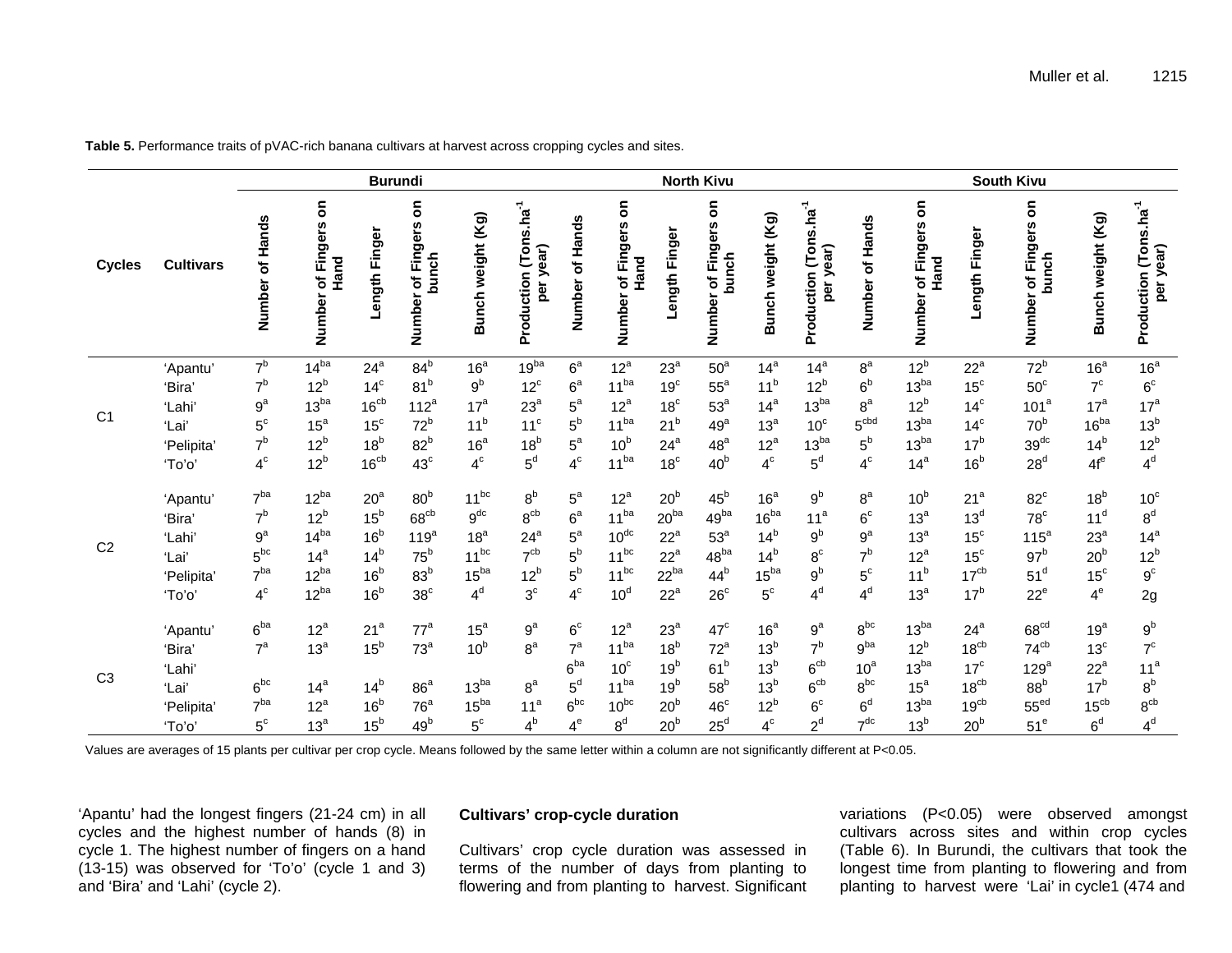|                |                  | <b>Burundi</b>                      |                                      |                                     | <b>North Kivu</b>                    | <b>South Kivu</b>                      |                                      |  |
|----------------|------------------|-------------------------------------|--------------------------------------|-------------------------------------|--------------------------------------|----------------------------------------|--------------------------------------|--|
| <b>Cycles</b>  | <b>Cultivars</b> | <b>Planting to</b><br>flower (days) | <b>Planting to</b><br>harvest (days) | <b>Planting to</b><br>flower (days) | <b>Planting to</b><br>harvest (days) | <b>Planting to</b><br>flowering (days) | <b>Planting to</b><br>harvest (days) |  |
|                | 'Apantu'         | 409 <sup>ba</sup>                   | $528^{ba}$                           | 475 <sup>b</sup>                    | 601 <sup>b</sup>                     | $485^{bc}$                             | $616^{bdc}$                          |  |
|                | 'Bira'           | 339 <sup>b</sup>                    | 410 <sup>c</sup>                     | $403^{\circ}$                       | $511^c$                              | $550^{ba}$                             | $646^{\text{bac}}$                   |  |
|                | 'Lahi'           | 346 <sup>b</sup>                    | 449bc                                | 487 <sup>b</sup>                    | 587 <sup>b</sup>                     | $495^{bc}$                             | $606\rm{^{dc}}$                      |  |
| C <sub>1</sub> | 'Lai'            | $474^a$                             | 608 <sup>a</sup>                     | 660 <sup>a</sup>                    | $780^a$                              | $569^a$                                | 676 <sup>ba</sup>                    |  |
|                | 'Pelipita'       | 411 <sup>ba</sup>                   | $545^{\circ}$                        | 494 <sup>b</sup>                    | 607 <sup>b</sup>                     | $575^a$                                | 701 <sup>a</sup>                     |  |
|                | 'To'o'           | $465^{\circ}$                       | $534^a$                              | $402^{\circ}$                       | $485^{\circ}$                        | $459^\circ$                            | $562^d$                              |  |
|                | 'Apantu'         | 766 <sup>ba</sup>                   | 878ba                                | $934^a$                             | 1049 <sup>ba</sup>                   | $942^a$                                | 1063 <sup>a</sup>                    |  |
|                | 'Bira'           | 675 <sup>a</sup>                    | 736 <sup>b</sup>                     | $789^\circ$                         | 894 <sup>c</sup>                     | $818^c$                                | 889 <sup>b</sup>                     |  |
|                | 'Lahi'           | 351 <sup>b</sup>                    | $449^\circ$                          | $785^{\circ}$                       | $916^c$                              | 924ba                                  | 1076 <sup>a</sup>                    |  |
| C <sub>2</sub> | 'Lai'            | 860 <sup>a</sup>                    | $970^a$                              | 961 <sup>a</sup>                    | 1093 <sup>a</sup>                    | $948^a$                                | $1078^a$                             |  |
|                | 'Pelipita'       | $658^a$                             | $786^{ba}$                           | 873 <sup>b</sup>                    | 994 <sup>b</sup>                     | $869^{bc}$                             | $948^b$                              |  |
|                | 'To'o'           | $646^a$                             | 707 <sup>b</sup>                     | $765^{\circ}$                       | 874 <sup>c</sup>                     | 922 <sup>ba</sup>                      | $1049^a$                             |  |
|                | 'Apantu'         | 913 <sup>a</sup>                    | $1026^a$                             | $1048^{\circ}$                      | $1155^c$                             | 1115 <sup>ba</sup>                     | $1218^{bc}$                          |  |
|                | 'Bira'           | 706 <sup>b</sup>                    | 814 <sup>b</sup>                     | 1013 <sup>d</sup>                   | 1086 <sup>d</sup>                    | $1068^{bc}$                            | $1186^c$                             |  |
|                | 'Lahi'           |                                     |                                      | 1101 <sup>b</sup>                   | $1207^{b}$                           | 1171 <sup>a</sup>                      | $1259^a$                             |  |
| C <sub>3</sub> | 'Lai'            | $885^a$                             | 1002 <sup>a</sup>                    | 1142 <sup>a</sup>                   | $1252^a$                             | 1149 <sup>a</sup>                      | $1259^a$                             |  |
|                | 'Pelipita'       | 721 <sup>b</sup>                    | $842^{ba}$                           | $1061^c$                            | $1172^c$                             | 1132 <sup>a</sup>                      | 1239ba                               |  |
|                | 'To'o'           | 788ba                               | 853 <sup>ba</sup>                    | $1064^c$                            | $1142^c$                             | $1040^{\circ}$                         | 1136 <sup>d</sup>                    |  |

**Table 6.** Crop cycle duration of pVAC-rich banana cultivars from planting to flowering and harvest across cropping cycles and sites.

\*: the third cycle for ''Lahi'' in Burundi was not recorded. Values are averages of 15plants per cultivar per crop cycle. Means followed by the same letter within a column are not significantly different at P<0.05.

608 days respectively) and in cycle 2 and 'Apantu' (cycle 3), while 'Bira' took the shortest one in cycle 1 (339 days and 410 days) and cycle 3) and 'Lahi' (cycle 2). This indicated that Lai took 135 days and 198 days more compared to Bira in cycle 1. In North Kivu, 'Lai' took the longest time in all cycles with 660 days (flowering) and 780 days (harvest) in cycle 1 whereas 'To'o' (cycle 1 and cycle 2) and Lahi (cycle 3) took the shortest time from planting to flowering and from planting to harvest with 402 days and 485 days for To'oin cycle 1. In South Kivu, the cultivars that took the longest time from planting to harvest were 'Pelipita' in the number of days from planting to flowering and from planting to harvest. Significant variations (P<0.05) were observed amongst cultivars across sites and within crop cycles (Table 6). In Burundi, the cultivars that took the longest time from planting to flowering and from planting to harvest were 'Lai' in cycle1 (474 and 608 days respectively) and in cycle 2 and 'Apantu' (cycle 3), while 'Bira' took the shortest one in cycle 1 (339 days and 410 days) and cycle 3) and 'Lahi' (cycle 2). This indicated that Lai took 135 days and 198 days more compared to Bira in cycle 1. In North Kivu, 'Lai' took the longest time in all cycles with 660 days (flowering) and 780 days (harvest) in cycle 1 whereas 'To'o' (cycle 1 and cycle 2) and Lahi (cycle 3) took the shortest time from planting to flowering and from planting to harvest with 402 days and 485 days for To'oin cycle 1. In South Kivu, the cultivars that took the longest

time from planting to harvest were 'Pelipita' in cycle 1 with 575 days and 701 days, Lai (cycle 2 and cycle 3) and 'Lahi' (cycle 3). Similar to other sites, To'o (cycle 1 and cycle 3) and 'Bira' (cycles 1 and 2) took the shortest time. The assessment on crop cycle duration indicated that the average time taken by cultivars to flower and to yield bunch over the three cycles was generally lower in Burundi (the lowest altitude site) than in DRC sites (medium- and highest altitude sites) (Table 6).

### **Correlation between altitude and different cultivars' growth and yield attributes**

A significant relationship was observed between altitude and different growth and yield attributes (P<0.05) (Table 7). It was observed that plant height generally increased with increasing altitude across all the cultivars evaluated except for 'Pelipita'  $(R^2 = -0.15)$  which showed a significant decrease of plant height with increasing altitude. Generally, cultivar crop-cycle duration also significantly increased with altitude. Cultivars took significantly longer to mature at the high-altitude sites. It was also noted that production (Ton.ha<sup>-1</sup> per year) declined with increasing altitude. In addition, the bunch weight of 'Lai'  $(R^2 = 0.33)$  was most strongly correlated with altitude while 'Bira' ( $R^2$  = -0.17), 'Pelipita' ( $R^2$  = -0.24) and 'To'o'  $(R^2 = -0.13)$  were negatively correlated with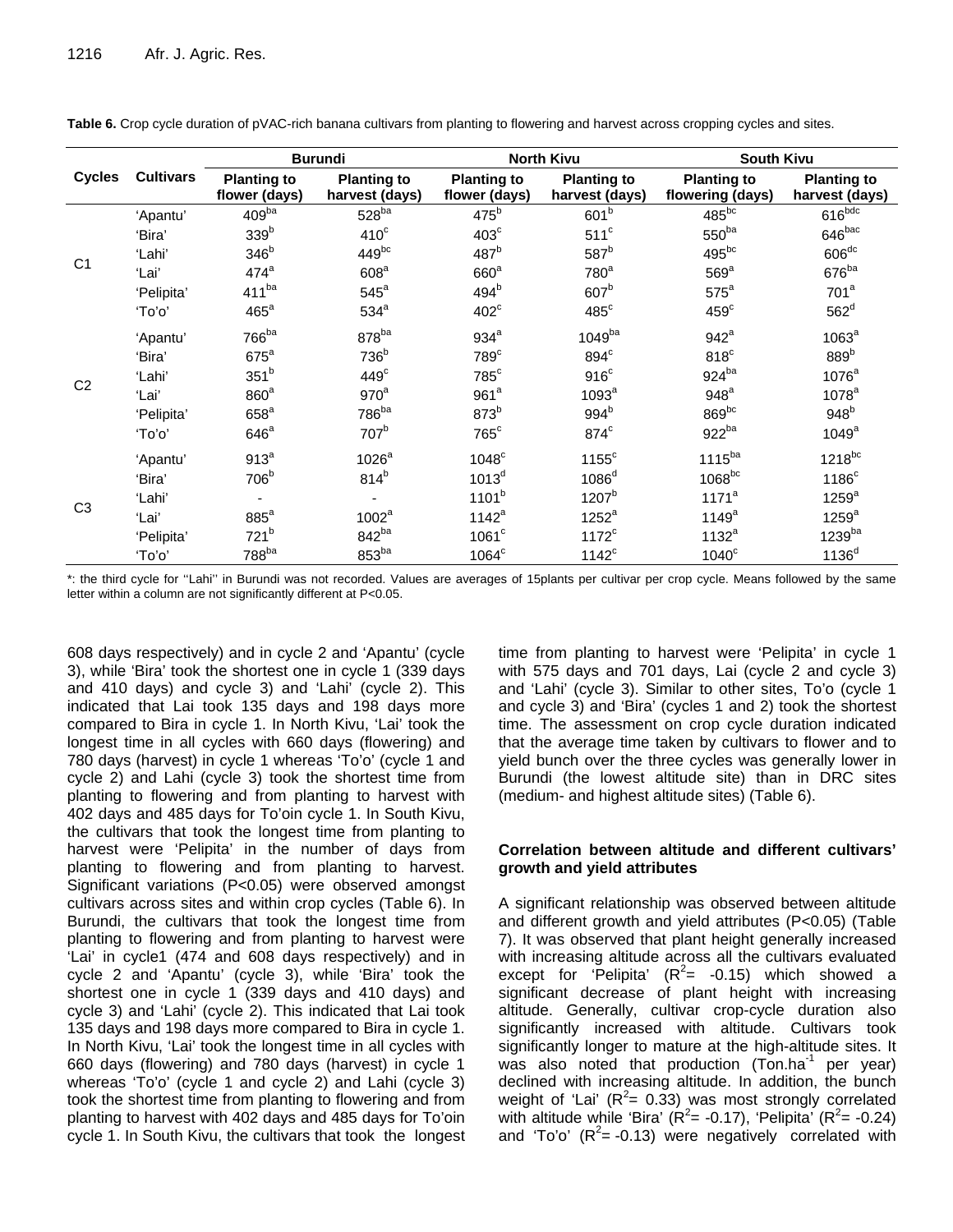| <b>Characteristic</b>                       | 'Apantu'  | 'Bira'     | ʻLahi'    | 'Pelipita' | 'Lai'      | 'Too'   |
|---------------------------------------------|-----------|------------|-----------|------------|------------|---------|
| Height (Cm)                                 | $0.22***$ | $0.27**$   | $0.48***$ | $-0.15*$   | $0.23**$   | $0.16*$ |
| Girth at 1m base (Cm)                       | 0.04      | $0.26**$   | $0.33***$ | $-0.30***$ | $0.20**$   | $-0.09$ |
| Functional leaves at bunch emergence        | 0         | 0.06       | $0.20*$   | 0.08       | $0.21***$  | $-0.12$ |
| Planting to Flowering (Days)                | 0.13      | $0.22*$    | $0.23*$   | $0.23*$    | $0.33***$  | 0.07    |
| Planting to Harvesting (Days)               | 0.15      | $0.23*$    | $0.24*$   | $0.21*$    | $0.35***$  | 0.11    |
| # Hands                                     | $0.17*$   | $0.16*$    | $0.25*$   | $-0.28**$  | $0.18*$    | 0.02    |
| #Fingers on Hand                            | $-0.03$   | $-0.07$    | 0.01      | $-0.14$    | $-0.35***$ | 0.11    |
| #fingers on bunch                           | 0.01      | 0.05       | $0.26**$  | $-0.54***$ | 0.01       | $-0.07$ |
| Bunch weight (Kg)                           | 0.03      | $-0.17*$   | 0.06      | $-0.24**$  | $0.33***$  | $-0.13$ |
| Production (Tons.ha <sup>-1</sup> per year) | $-0.09$   | $-0.35***$ | $-0.18$   | $-0.34***$ | $-0.01$    | $-0.11$ |

**Table 7.** Correlation coefficients between altitude and different banana cultivars growth and yield attributes over cropping cycles.

\*, \*\*, \*\*\*: F-value significant at (P < 0.05), (P < 0.01), (P < 0.001), respectively.

altitude; whereas the other cultivars showed no linear association with altitude (Table 7).

# **DISCUSSION**

All cultivars except To'o had promising agronomic results. Growth characteristics and crop cycle duration were correlated with altitude. Based on the growth performance, the evaluated cultivars could be categorized in groups of i) tallest and robust cultivars ('Lai' and 'Pelipita'), ii) cultivars with medium height and girth ('Apantu', 'Bira' and 'Lahi'), and iii) smallest and thinnest cultivars ('To'o'). However, the growth of these cultivars differed across sites and cycles. Some cultivars grew very well with consistent height and girth in all sites ('Bira' and Lai), at higher altitudes ('Lahi', 'Apantu', and 'To'o') and lower altitude ('Pelipita'). In addition, it was observed that some cultivars could degenerate rapidly in unsuitable altitudes. The examples are ''Lahi'' that had only 2 cycles in the lower altitude while it had all 3 cycles in the higher altitude; 'Lai' that decreased in growth at higher altitudes just after the first cycle while it continued growing in the lower altitude. These findings on the growth performance of these cultivars in different agroecological zones could orient researchers or extension-agents to disseminate these cultivars in their favorable areas.

The height and girth of some of the assessed banana cultivars such as 'Pelipita' and 'Lai' could be of concern, given the existing crop management and farming systems. Very tall cultivars such as 'Pelipita' (346 cm of height) could be challenging for removing the male bud, a practice recommended to prevent insect vector transmission of Banana Xanthomonas Wilt (BXW) disease in typical regions according to the observed incidence of BXW.

Furthermore, taller bananas may be less resistant to strong winds which may cause their toppling. In addition, very robust plants such as 'Lai' (71cm of girth), may occupy a large area, reducing space for other crops. This is a concern because it is common for smallholders in the East African region to intercrop bananas with different crops (Ouma, 2009).

To address these issues, farmers could install shelterbelts such as agroforestry tree species around the banana fields to alleviate the impact of strong winds and use appropriate banana plants spacing to maximize the use of land while intercropping bananas with other crops like legumes, cereals and multipurpose trees (Ouma, 2009). Over the study areas, bananas are generally intercropped with annual crops and there has been an increase in the grower interest in using intercropping, growing two or more crops simultaneously on the same land. For male-bud removal, farmers can use forked sticks long enough to reach the male bud (Ocimati et al., 2013). In the areas where this may not apply, areas that experience strong winds, the alternative could be to promote only short or medium-high cultivars such as 'Bira' and 'Apantu' and promote thinner cultivars in areas where farmers have less land. These alternatives could increase the rate of adoption of the different pVAC-rich cultivars by farmers in the study areas.

Yield differed with cultivars and growth performance. All cultivars except 'To'o' produced big bunches (15-20kg) and had good yields (10-23 t/ha/year) with differences in performance most likely due to altitude, in conformity with Turner et al., (2016) who observed altitude having a negative association with bunch weight, particularly when nitrogen, phosphate, potassium (NPK) and organic matter (OM) concentrations are low. 'Apantu', 'Lahi' and 'Pelipita' produced good bunch sizes in all sites while 'Bira' and Lai got bunches of similar sizes only in the medium and highest altitude sites in DRC.

Higher yields were observed in the lower altitude sites of Burundi compared to the medium and highest altitude sites. For example, 'Lahi' in the lowest altitude produced almost twice the yield compared to when it was grown at the highest altitude. In addition, a decrease in yield across cycles was been observed within sites with a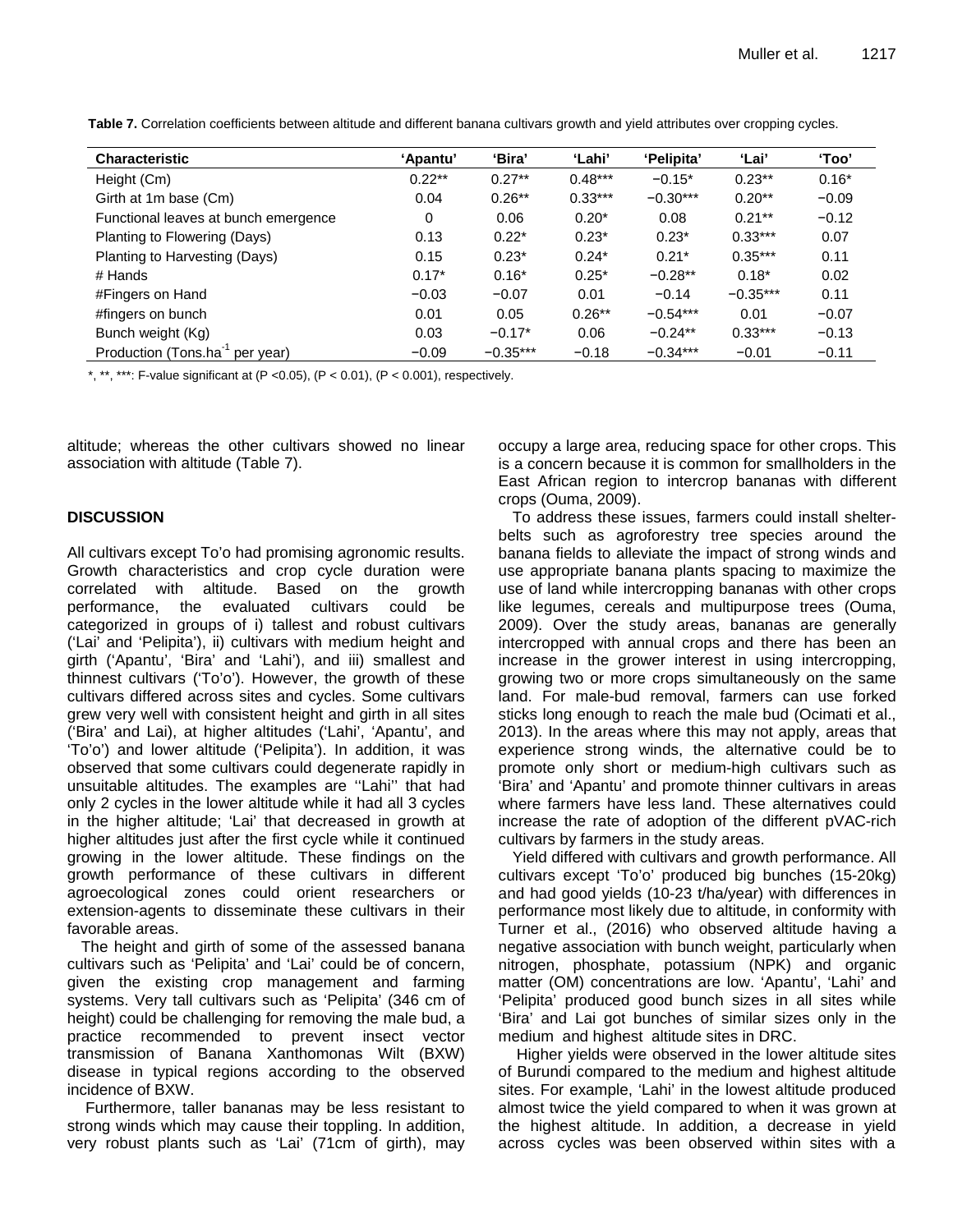higher yield in the first cycle compared to the 2 other cycles. The influence of plant growth on yield was observed also by Woomer et al., (1999) who noticed a highly significant relationship between plant mass and production expressed in terms of bunch weight across a range of management practices. In addition to plant growth, altitude significantly affected plant production. The yield of all cultivars except 'Lai' was higher at lower altitudes (Burundi) compared to medium altitudes. This association was also observed in previous findings (Sikyolo et al., 2013; Sivirihauma et al., 2016; Soares, 2012) which concluded that most assimilates could go towards sucker development at high altitude, where a higher frequency of sucker production is observed for most cultivars.

Cultivars with the highest and medium growth also produced big bunches and had higher yields compared to the shortest ones. This has been observed for 'Lai', 'Lahi' and 'Pelipita' which had an average of 65cm height, 18 cm girth and each producing 10kg bunches. The yield of these cultivars in different sites was significantly higher than the yield of existing local cultivars. In Burundi, the average annual yield of the 5 cultivars (9 to 23 t/ha) was much higher than the estimated national annual banana yield (7.9t/ha) (FAOSTAT, 2018).

This can be further illustrated by the dessert cultivar 'Lai' which produced a 12kg bunch and an average yield of 9 t/ha in comparison with the common local dessert cultivars 'Ikigurube' and 'Kamaramasenge' grown in Burundi which produce bunches of 9.5 kg and 8.0 kg and a yield of 8.1 t/ha and 8.0 t/ha, respectively (Kamira et al., 2013). A similar observation was made in DRC, where the cultivars 'Bira', 'Lahi', 'Lai' and 'Pelipita' generated annual yields (7-15 t/ha) higher than the overall national annual yield of bananas (4.6 t/ha) (Dowiya et al., 2009). In addition, the pVAC-rich dessert cultivar ''Lai'' with an average bunch weight of 17kg in South Kivu, though lower than local cultivar 'Gros Michel' with 32kg, has the potential to increase as seen by the maximum bunch weight of 22kg that was noted in a banana germplasm evaluation study (Kamira et al., 2016).

The observed yields and high to medium growth confirmed the previous findings stipulating that larger girths and greater pseudostem strength are important characteristics thatcould positively influence banana bunch weight (Donato et al., 2006; Nyombi et al., 2009). A significant positive relationship between bunch weight and number of fruits per bunch has been previously reported (Soares, 2012). It has been confirmed in this study with 'Lahi' which had the highest bunch weight and yield at the same the highest overall number of hands and fingers on a bunch; likewise, this was observed for Apantu and Pelipita which ranked amongst the high performing cultivars in terms of bunch weight and yield. However, even though bunch weight and number of fingers, can be used to directly express banana productivity, they cannot be considered in isolation when

choosing a cultivar (Silva et al., 2002). Therefore, it is vital that the best/ recommended agronomic practices are used in the management of the cultivars to enable them to achieve their optimal production potential.

'To'o', the cultivar with the lowest growth performance also produced the smallest bunch among the studied cultivars and when compared to the local cultivars. This could negatively impact the acceptance of that cultivar within the local communities. However, given the high pVAC level (Ekesa et al., 2015), that cultivar could be used in the improvement of pVACs of existing banana varieties.

In addition, across cultivars, it was generally noted that crop cycle duration increased with altitude in conformity with the observation of Sivirihuma et al., (2016) that high altitude and corresponding low temperatures significantly increased crop-cycle duration of banana cultivars.The increase in crop-cycle duration with increasing altitude could be explained by lower temperature characterizing the higher altitude that contributed to lengthen the crop cycle. This conforms with Sikyoloet al.(2013) who assessed an increase in banana crop cycles with altitude. Farmers can be sensitized to adopt the banana cultivars with short and long cycles to enhance food security as reported for rice (Sall et al., 2000). Growing cultivars with both short and long cycles will increase and sustain the availability of pVAC-rich bananas.

In addition to good agronomic performance and high pVAC content, the cultivars selected for promotion should be acceptable to the target communities (Dowiya et al., 2009; Nowakunda and Tushemereirwe, 2004). A series of sensory evaluation exercises conducted within the project sites in Burundi, North Kivu and South Kivu showed that 'Apantu', 'Bira' and 'Lahi' were acceptable especially when boiled, roasted without peel or pan-fried in Burundi and North Kivu, and when roasted with or without peel or pan-fried in South Kivu (Ekesa et al., 2017). Recipes that incorporate the pVAC-rich banana cultivars such as those developed for South Kivu (Nabuuma et al., 2020) and value-added products also have the potential to increase adoption and create demand for these cultivars.

# **Conclusion**

We conclude that 'Apantu', 'Lahi', 'Bira', 'Lai', and 'Pelipita' are the most promising pVAC-rich banana cultivars with agronomic performance that shows good potential for adoption by farmers in the study areas. Promotion of these cultivars through multiplication, dissemination of planting material in banana-dependent communities across Burundi and Eastern DRC should consider the influence of altitude as shown by the results of the study. They should also be accompanied by promoting recommended agronomic practices to achieve good yield, and by supplying information on appropriate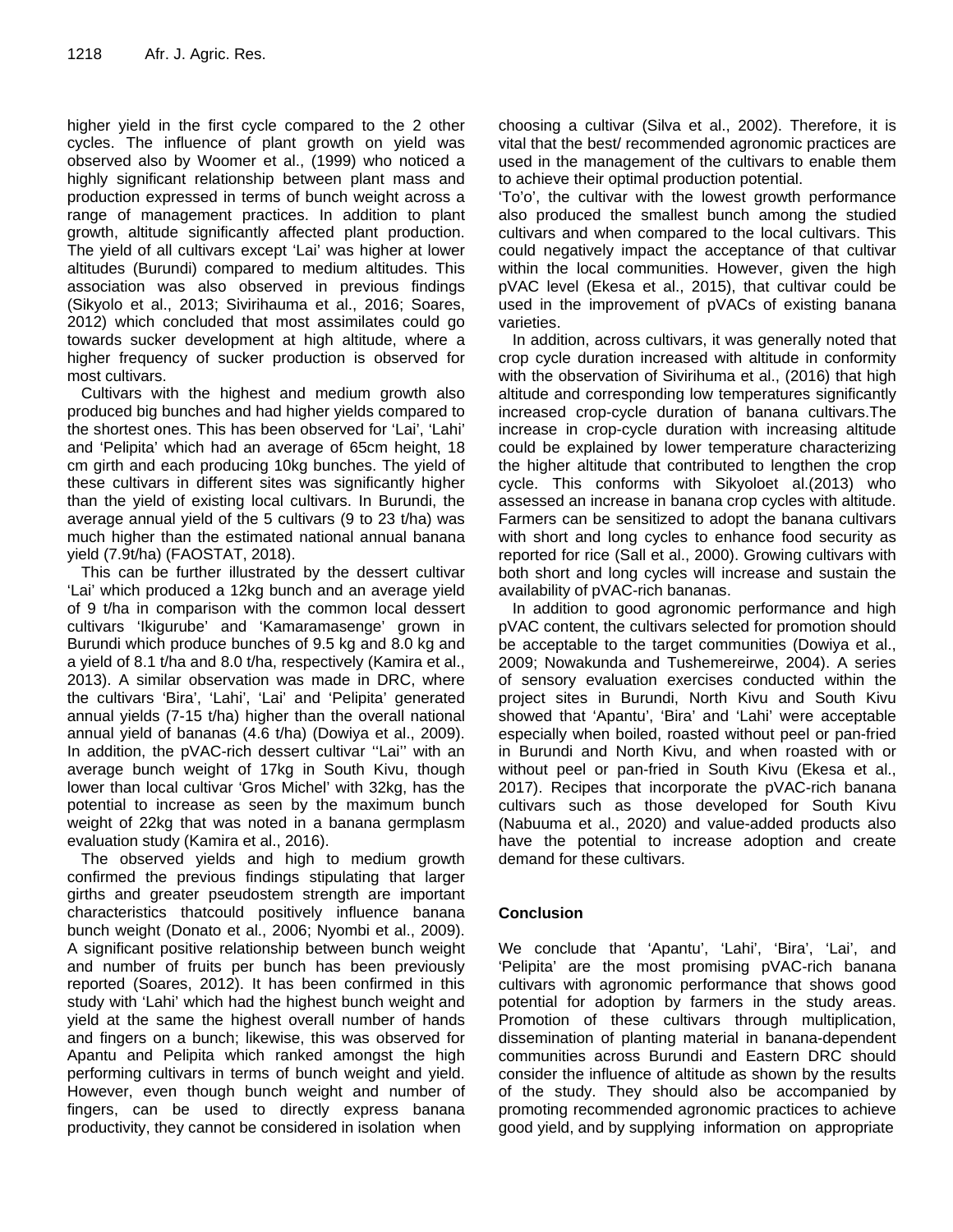storage and cooking methods to maintain the pVAC content and improve nutrient quality. Further investigations on the susceptibility of these cultivars to the prevailing banana diseases within the study areas and evaluation of cultivar performance in farmers' fields are recommended.

#### **CONFLICT OF INTERESTS**

The authors have not declared any conflict of interests.

#### **REFERENCES**

- Akankwasa K, Ortman GF, Wale E, Tushemereirwe WK (2013). Determinants of consumers willingness to purchase East African Highland cooking banana hybrids in Uganda. African Journal of Agricultural Research 8(9):780-791.
- Nabuuma D, Kamira M, Simbare A, Ekesa B (2020). Recipes for vitamin A-rich bananas: developed for South Kivu, Democratic Republic of Congo.

<https://cgspace.cgiar.org/handle/10568/108023>

- Barekye A, Tongoona P, Derera J, Laing MD, Tushemereirwe WK (2013). Analysis of farmer-preferred traits as a basis for participatory improvement of East African highland bananas in Uganda., In: Blomme, G., Asten, P. van, Vanlauwe, B. (Eds.), Banana Systems in the Humid Highlands of Sub-Saharan Africa: Enhancing Resilience<br>and Productivity. CABI, Wallingford pp. 30-36. Productivity. CABI, Wallingford pp. <https://doi.org/10.1079/9781780642314.0030>
- Davey MW, Bergh IVD, Markham R, Swennen R, Keulemans J (2009). Genetic variability in Musa fruit provitamin A carotenoids, lutein and mineral micronutrient contents. Food Chemistry 115(3):806-813. https://doi.org/10.1016/j.foodchem.2008.12.088
- Donato SLR, Silva SDOE, Lucca Filho, OA, Lima MB, Domingues H, Alves JDS (2006). Correlations among characters of the plant and of the bunch in banana (Musa spp.). Ciência e Agrotecnologia 30(1):21- 30[. https://doi.org/10.1590/S1413-70542006000100003](https://doi.org/10.1590/S1413-70542006000100003)
- Dowiya NB, Rweyemamu CL, Maerere AP (2009). Banana (Musa spp. Colla) cropping systems, production constraints and cultivar preferences in eastern Democratic Republic of Congo. Journal of Animal and Plant Sciences 4(2):341-356.
- Ekesa B, Kimiywe J, Davey M, Dhuique-Mayer C, Bergh, IVD, Blomme G (2013). Contribution of bananas and plantains to the diet and nutrition of Musa-dependent households with preschoolers in Beni and Bukavu territories, eastern Democratic Republic of Congo., in: Blomme, G., Asten, P. van, Vanlauwe, B. (Eds.), Banana Systems in the Humid Highlands of Sub-Saharan Africa: Enhancing Resilience and Productivity. CABI, Wallingford pp. 202-209. <https://doi.org/10.1079/9781780642314.0202>
- Ekesa B, Nabuuma D, Blomme G, Bergh IVD (2015). Provitamin A carotenoid content of unripe and ripe banana cultivars for potential adoption in eastern Africa. Journal of Food Composition and Analysis 43:1-6[. https://doi.org/10.1016/j.jfca.2015.04.003](https://doi.org/10.1016/j.jfca.2015.04.003)
- Ekesa B, Nabuuma D, Kennedy G, Bergh IVD (2017). Sensory evaluation of provitamin A carotenoid-rich banana cultivars on trial for potential adoption in Burundi and Eastern Democratic Republic of Congo. Fruits 72(5):261-272.<https://doi.org/10.17660/th2017/72.5.1>
- Ekesa B, Poulaert M, Davey MW, Kimiywe J, Bergh IVD, Blomme G, Dhuique-Mayer C (2012). Bioaccessibility of provitamin A carotenoids in bananas (Musa spp.) and derived dishes in African countries. Food Chemistry 133(4):1471-1477. <https://doi.org/10.1016/j.foodchem.2012.02.036>

Ekholuenetale M, Tudeme G, Onikan A, Ekholuenetale CE (2020). Socioeconomic inequalities in hidden hunger, undernutrition, and overweight among under-five children in 35 sub-Saharan Africa countries. Journal of the Egyptian Public Health Association 95(1):1- 15[. https://doi.org/10.1186/s42506-019-0034-5](https://doi.org/10.1186/s42506-019-0034-5)

Englberger L, Darnton-Hill I, Coyne T, Fitzgerald MH, Marks GC (2003). Carotenoid-Rich Bananas: A Potential Food Source for Alleviating Vitamin A Deficiency. Food and Nutrition Bulletin 24(4):303-318.

<https://doi.org/10.1177/156482650302400401>

- Englberger L, Wills RBH, Blades B, Dufficy L, Daniells JW, Coyne T (2006). Carotenoid Content and Flesh Color of Selected Banana Cultivars Growing in Australia. Food and Nutrition Bulletin 27(4):281- 291.<https://doi.org/10.1177/156482650602700401>
- Failla ML, Thakkar SK, Kim JY (2009). In Vitro Bioaccessibility of β-Carotene in Orange Fleshed Sweet Potato (*Ipomoea batatas*, Lam.). Journal of Agricultural and Food Chemistry 57(22):10922-10927. <https://doi.org/10.1021/jf900415g>
- FAOSTAT (2018). Burundian Annual Banana Yield of 2018 [WWW Document]. Food and Agriculture Organization (FAO) URL <http://www.fao.org/faostat/en/#data/QC> (accessed 9.10.20).
- Frison EA, Cherfas J, Hodgkin T (2011). Agricultural Biodiversity Is Essential for a Sustainable Improvement in Food and Nutrition<br>Sustainability 3(1):238-253. Security. Sustainability <https://doi.org/10.3390/su3010238>
- Fungo R, Pillay M (2011). β-Carotene content of selected banana genotypes from Uganda. African Journal of Biotechnology 10(28):5423-5430[. https://doi.org/10.5897/AJB10.1047](https://doi.org/10.5897/AJB10.1047)
- Gaidashova S, Karemera F, Karamura E (2010). Agronomic performance of introduced banana varieties in lowlands of Rwanda. African Crop Science Journal 16(1):9-16. <https://doi.org/10.4314/acsj.v16i1.54321>
- Greiner T (2013). Vitamin A: Moving the food-based approach forward. Presented at the Second International Conference on Nutrition, FAO<br>69. WHO P and MHO P 69. [http://www.fao.org/about/meetings/icn2/preparations/document](http://www.fao.org/about/meetings/icn2/preparations/document-detail/en/c/223310/)[detail/en/c/223310/](http://www.fao.org/about/meetings/icn2/preparations/document-detail/en/c/223310/)
- Kamira M, Crichton RJ, Kanyaruguru JP, Van Asten PJA, Blomme G, Lorenzen J, Njukwe E, Bergh IVD, Ouma E, Muchunguzi P (2013). Agronomic evaluation of common and improved dessert banana cultivars at different altitudes across Burundi., In: Blomme, G., Asten, P. van, Vanlauwe, B. (Eds.), Banana Systems in the Humid Highlands of Sub-Saharan Africa: Enhancing Resilience and Productivity. CABI, Wallingford, pp. 37-47. <https://doi.org/10.1079/9781780642314.0037>
- Kamira M, Ntamwira J, Sivirihauma C, Ocimati W, Van AP, Vutseme L, Blomme G (2016). Agronomic performance of local and introduced plantains, dessert, cooking and beer bananas (Musa spp.) across different altitude and soil conditions in eastern Democratic Republic of Congo. African Journal of Agricultural Research 11(43):4313-4332. <https://doi.org/10.5897/AJAR2016.11424>
- Karamura EB, Gold CS (2000). The elusive banana weevil cosmopolites sordidus germar. Acta Horticulturae 540:471–485. <https://doi.org/10.17660/ActaHortic.2000.540.53>
- Kennedy G, Nantel G, Shetty P (2003). The scourge of" hidden hunger": global dimensions of micronutrient deficiencies. Food, Nutrition and<br>Agriculture pp. 8–16. https://agris.fao.org/agrispp. 8–16. [https://agris.fao.org/agris](https://agris.fao.org/agris-search/search.do?recordID=XF2004414753)[search/search.do?recordID=XF2004414753](https://agris.fao.org/agris-search/search.do?recordID=XF2004414753)
- Kikulwe EM, Birol E, Wesseler J, Falck-Zepeda J (2011). A latent class approach to investigating demand for genetically modified banana in Uganda. Agricultural Economics 42(5):547–560. <https://doi.org/10.1111/j.1574-0862.2010.00529.x>
- Mbwika JM (2009). Feasibility study on technologies for improving banana for resistance against bacterial wilt in sub-Saharan Africa. African Agricultural Technology Foundation. 92 p. [https://agris.fao.org/agris-](https://agris.fao.org/agris-search/search.do?recordID=US201300002670)

[search/search.do?recordID=US201300002670](https://agris.fao.org/agris-search/search.do?recordID=US201300002670)

- Ndayitegeye O, Blomme G, Ocimati W, Crichton R, Ntamwira J, Muchunguzi P, Van AP, Bahati, L, Gaidashova S (2017). Multilocational evaluation of cooking banana cultivars NARITA 4 hybrid and Mpologoma in Rwanda. African Journal of. Agricultural Research 12(14):3068-3071. <https://doi.org/10.5897/AJAR2017.12608>
- Nowakunda K, Tushemereirwe W (2004). Farmer acceptance of introduced banana genotypes in Uganda. African Crop Science Journal 12(1):1-6.<https://doi.org/10.4314/acsj.v12i1.27656>
- Nyombi K, Van AP, Leffelaar PA, Corbeels M, Kaizzi CK, Giller KE (2009). Allometric growth relationships of East Africa highland bananas (Musa AAA-EAHB) cv. Kisansa and Mbwazirume. Annals of Applied Biology 155:403-418. [https://doi.org/10.1111/j.1744-](https://doi.org/10.1111/j.1744-7348.2009.00353.x) [7348.2009.00353.x](https://doi.org/10.1111/j.1744-7348.2009.00353.x)
- Ocimati W, Karamura D, Rutikanga A, Sivirihauma C, Ndungo V,